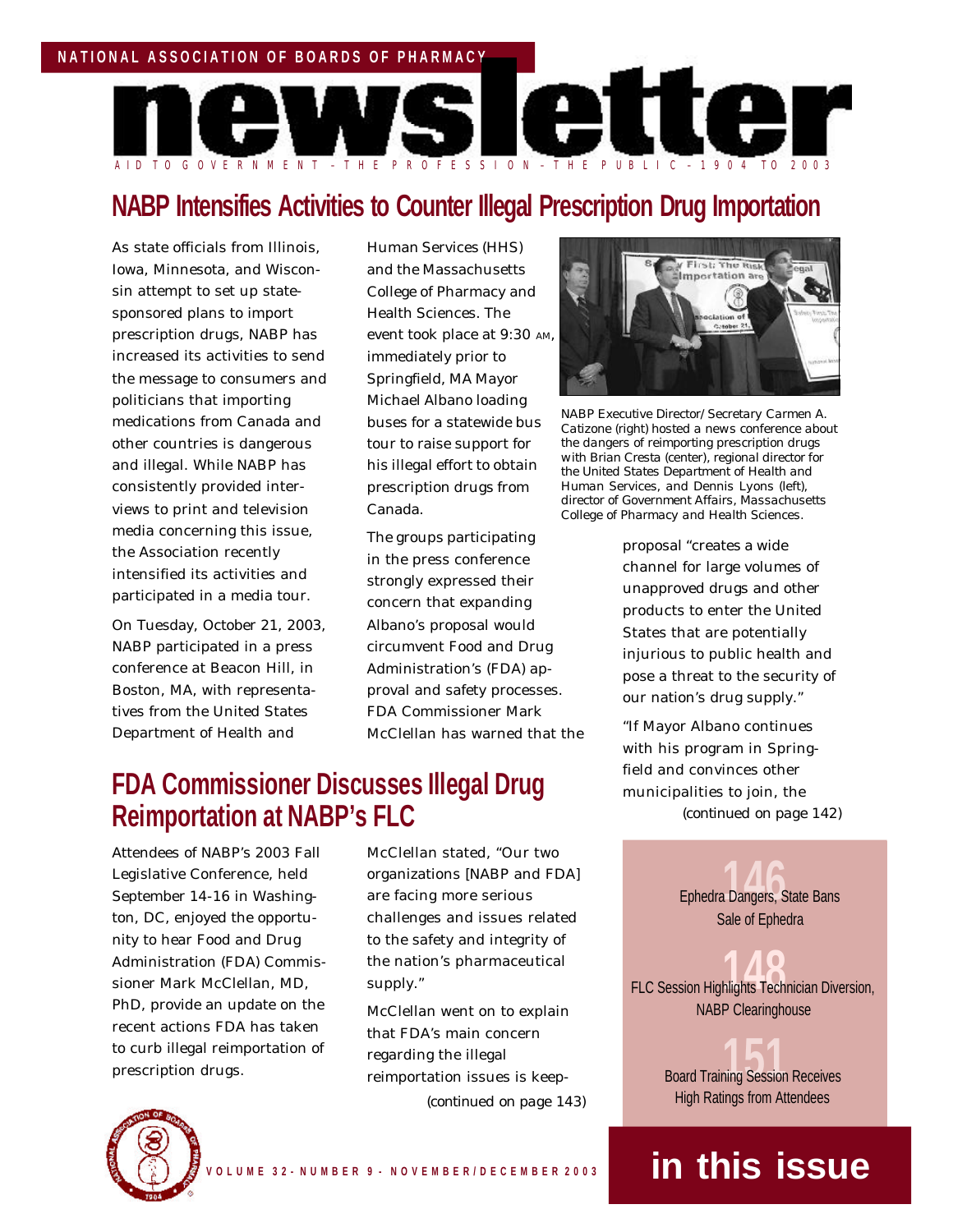# **NABP Intensifies Activities to Counter Illegal Importation** *(continued from page 141)*

integrity of the US medication system will be further challenged and more problems will arise than the program will resolve. Because the source and safety of these medicines cannot be guaranteed, unknowing patients may become ill due to unapproved medications, incorrect dosages, and improperly stored and shipped medications. Patients may save on their prescription costs, but the trailing hospital, emergency room, and additional prescription costs will more than negate any savings," Carmen A. Catizone, NABP executive director/ secretary, stated at the press conference.

Brian Cresta, regional director for HHS, added, "Secretary [Tommy G.] Thompson has the authority to allow these medications to be imported from Canada, but he has refused to do so because of concerns about the safety of the imported medicines. We continue to feel that the best and most appropriate way to make prescription medicines affordable to our nation's seniors is through a comprehensive Medicare drug benefit."

Later that day, Catizone participated in a satellite tour with 16 television stations stressing that importation of prescription medications is unsafe and illegal. During this

# **FPGEE Winter Administration Approaching, Pre-FPGEE Aids Candidates**

The winter administration of the Foreign Pharmacy Graduate Equivalency Examination® (FPGEE® ) will be held on December 6, 2003. The paperand-pencil examination is being offered in three United States locations: Brooklyn, NY; Northlake (Chicago area), IL; and San Mateo (San Francisco area), CA.

In early October, candidates accepted to sit for the December FPGEE received admission tickets and information and procedures including the test day schedule, test center restrictions, examination instructions, policies on changes and/or cancellations, and result notification procedures.

Candidates who wish to prepare themselves for the examination can take the Pre-FPGEE™, a Web-based practice examination for the FPGEE that was launched by NABP on October 1, 2003.

The Pre-FPGEE consists of previously scored and calibrated FPGEE items that have subsequently been retired. Two unique forms, each with 66 questions, are available; the fee for each attempt is \$50. After completing the examination, candidates receive a score report with an estimated scaled score and range. Like other practice examinations, a candidate's score on the Pre-FPGEE is similar to what he or

*(continued on page 155)*

tour, Catizone responded to questions from television reporters from cities on the East Coast, in the Midwest, and in the South.

NABP will continue to contact media outlets about the danger and illegality of drug importation. Currently, the Association is working on a response to Illinois Governor Rod R. Blagojevich's recent study that reports that importing prescription drugs from Canada is safer then purchasing medication in Illinois. Look in the January 2004 *NABP Newsletter* for a full article on this topic.

For more information on actions NABP has taken to speak out against illegal importation, visit the "Headlines" section of the Association's Web site at www.nabp.net.



The NABP Newsletter (ISSN 8756-4483) is published 10 times a year by the National Association of Boards of Pharmacy (NABP) to educate, to inform, and to communicate the objectives and programs of the Association and its 67 member boards of pharmacy to the profession and the public. The opinions and views expressed in this publication do not necessarily reflect the official views, opinions, or policies of NABP or any board unless expressly so stated. The subscription rate is \$35 per year. National Association of Boards of Pharmacy 700 Busse Highway Park Ridge, Illinois 60068 847/698-6227 www.nabp.net custserv@nabp.net

> Carmen A. Catizone Executive Director/Secretary

Reneeta C. "Rene" Renganathan Editorial Manager

 © 2003 National Association of Boards of Pharmacy. All rights reserved. No part of this publication may be reproduced in any manner without the written permission of the Executive Director/Secretary of the National Association of Boards of Pharmacy.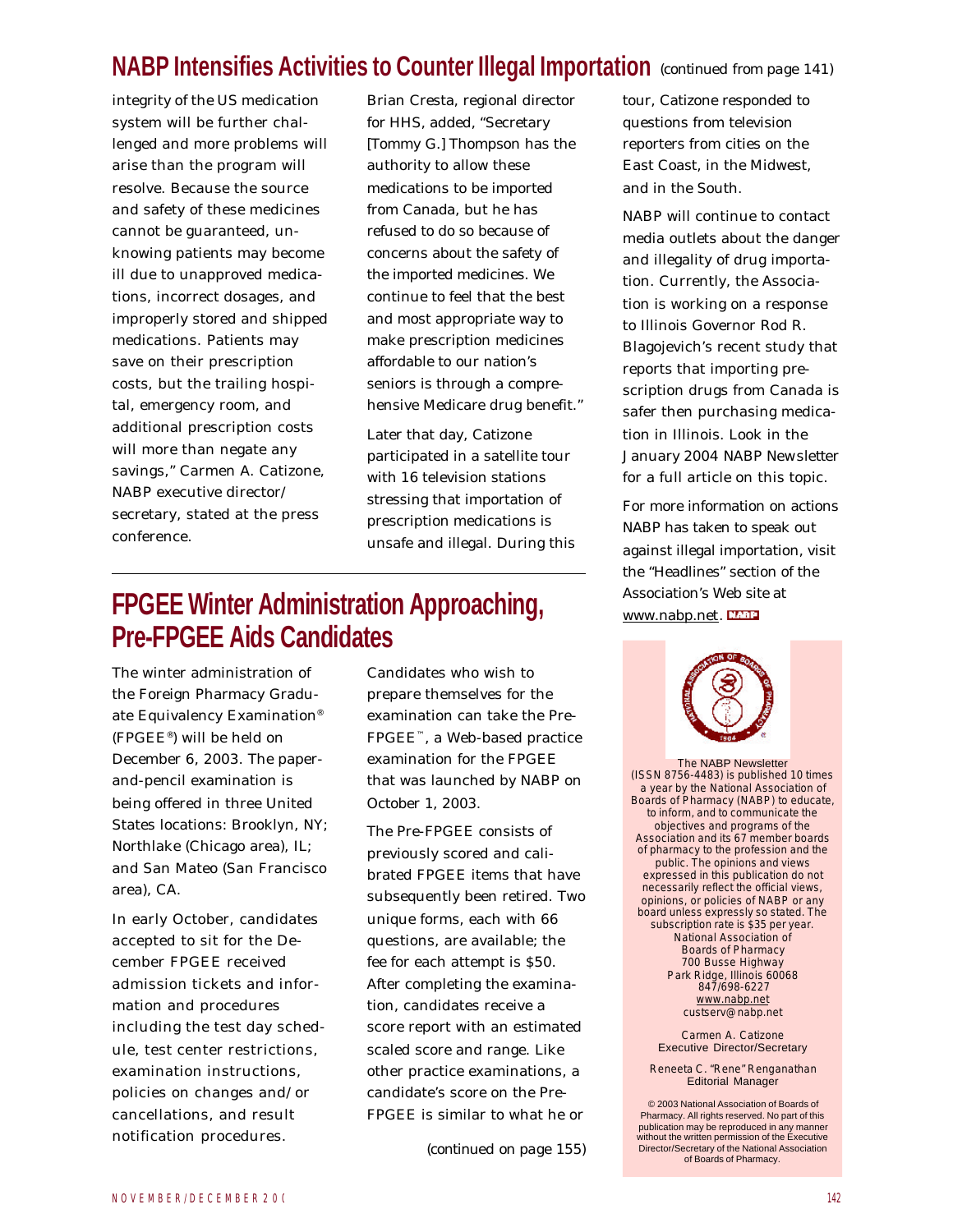# **FDA Commissioner Discusses Illegal Drug Reimportation** *(continued from page 141)*

ing the United States' drug supply safe and secure and assisting patients in using drugs effectively.

FDA's challenge is helping senior citizens and patients who purchase prescription drugs on a regular basis gain access to affordable drugs while ensuring that these medications are safe and effective and encouraging the development of even better treatment in the future. According to McClellan, the price of pharmaceuticals in the US differs from around the world and this fact alone should command the public's attention but not override safety concerns.

"Americans should not have to choose between affordability and safety [when purchasing prescription medications]. My number one goal is to make drugs safe and affordable for all of us," explained McClellan.

#### **The Illegal Reimportation Factor**

Concerning the illegal reimportation of prescription drugs, McClellan stated, "With these threats today, our agency has to be more committed than ever to stopping those who endanger public health by illegally selling unapproved and risky prescription drugs. . . ."

When patients purchase illegal reimported drugs, they bypass FDA's ability and purpose to act as the consumer's drug safety "watch dog." FDA bases its drug approval on scientific data that demonstrates the benefits of the drug(s) and that these benefits outweigh any

risks of the product. FDA also approves these drugs based upon a careful analysis of the production, labeling, and distribution of the drug(s) to make sure patients [receive] the intended benefits without excessive risks.

The risks are real. FDA's recent investigations of illegally reimported medications uncovered drugs that were expired, of the wrong strength, contaminated, wrong drug, incorrectly labeled, and improperly packaged and stored. According to

McClellan, in a recent "blitz" of four locations in three days FDA intercepted 1,100 violative products with products of Canadian origin encompassing 14% – the highest percentage of any other foreign products.

Concerning foreign Internet pharmacy sites, McClellan offered the warning "buyer beware" because the agency currently does not have the resources or authority to provide assurances of safety for drugs that are imported.

*(continued on page 145)*

### **FDA Efforts to Contain Counterfeit Drug Growth**

Food and Drug Administration Comissioner Mark McClellan also spoke about the rise in counterfeit drugs at the 2003 Fall Legislative Conference held September 14-16 in Washington, DC. According to McClellan, since 2000, counterfeit drug cases have increased to 20 per year compared to the 1990s, when cases averaged five per year. FDA created a task force on this topic and published its Counterfeit Drug Task Force Interim Report.

In response to the FDA's report, NABP developed its own Task Force on Counterfeit Drugs and Wholesale Distributors. Revisions to NABP's Model Rules for Licensure of Wholesale Distributors will be considered in order to deal with the increasing threat of counterfeit drugs. This Task Force is an outgrowth of NABP's work with FDA to update state

requirements for wholesale distributor licensure.

The commissioner outlined ways that FDA is working with the pharmaceutical industry to make prescription drugs more affordable.

- $\blacksquare$  New generic initiatives, which took effect in August 2002, including a new rule to give patients access to generic drugs. It is estimated that this effort could lower drug costs by over \$3 billion annually.
- $\blacksquare$  Expansion of generic drug review program – speed up the process to approve generic drugs.
- **n** Lowering the cost of developing and having new medications approved.

Patient safety is FDA's number one concern. Currently, the agency is working to preserve the agency's "gold standard" for safety and effectiveness. ETHE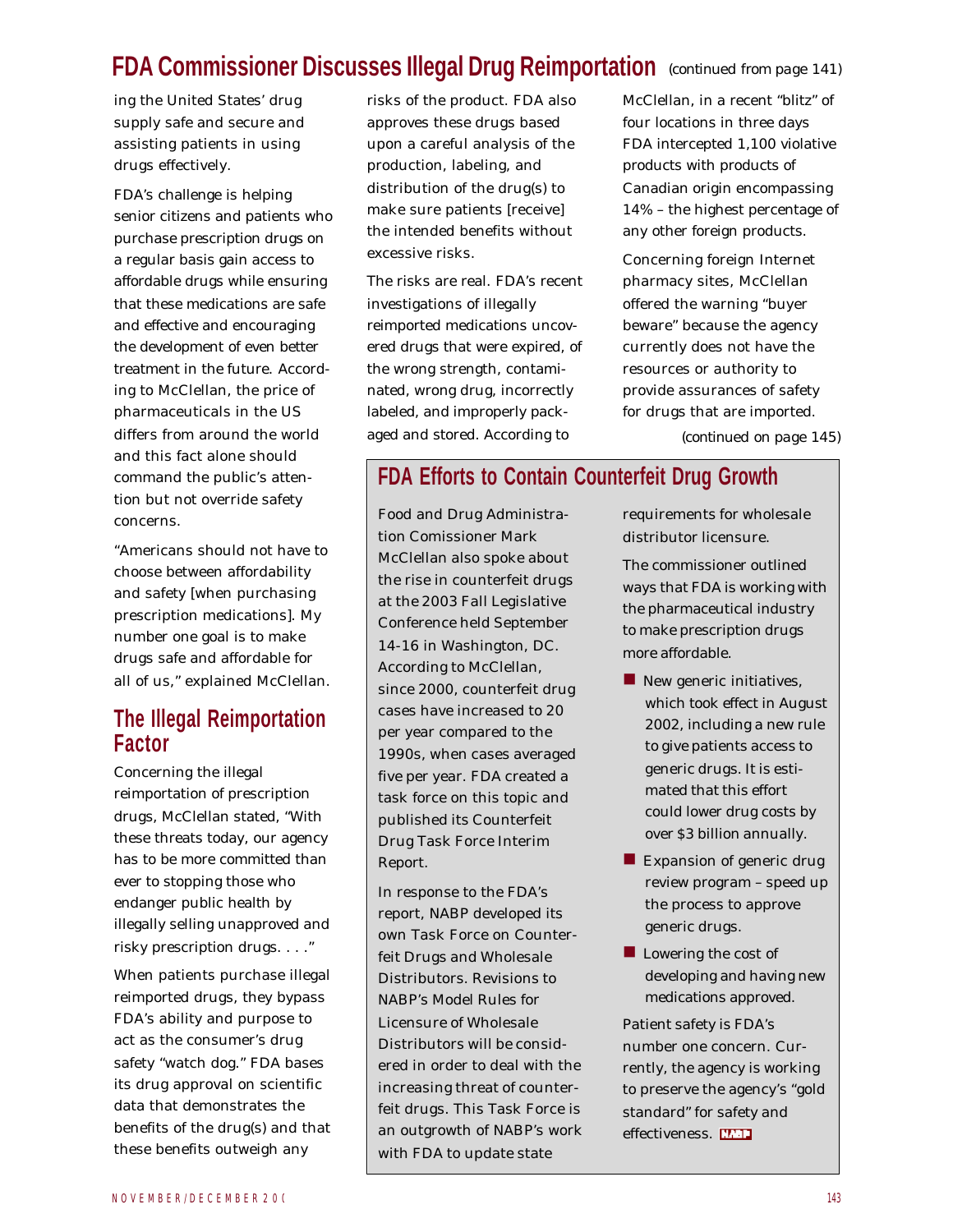# **Legal***Briefs*

# **You Can't Tell the Players Without a Scorecard**

#### *By Dale J. Atkinson, JD*



Main Street Pharmacy, an Internet pharmacy, maintained an office in Norman, OK, a town situated in Cleveland

County. The office processed prescriptions but had no walkin customers and was operated by a pharmacist who was not a resident of Oklahoma, but was licensed to practice pharmacy in that state.

Prescriptions were dispensed through a worldwide Web site at nationpharmacy.com. A notice was placed on the Web site stating that the pharmacy would not ship drugs to Oklahoma or Texas.

The Oklahoma State Board of Pharmacy filed a complaint against the pharmacist individually and as manager of Main Street Pharmacy. The complaint (which demonstrates the breadth of the Oklahoma Practice Act and Board rules) contained the following counts:

Count 1:

- a. Respondent conducted himself in a manner which does not entitle him to the respect and confidence of the pharmacy community.
- b. Respondent operates Main Street Pharmacy that utilizes the world-

wide Web site and is responsible for all aspects of the operation of Main Street including the Web site.

- c. Respondent employs two physicians who did not establish face-to-face patient contact and who prescribed controlled, dangerous substances.
- d. Public complaints have been filed that the pharmacy is not reachable, that refills are not being provided, and that false identifications have been used to obtain controlled, dangerous drugs.
- e. Respondent is using Oklahoma as a haven for selling drugs extraterritorially, specifically excluding the citizens of Oklahoma and Texas.

Counts 2 through 9 involve allegations in regard to improper pricing, the failure of the respondent to establish and maintain effective controls against diversion of prescription drugs, prescribing excessive quantities of drugs, dispensing drugs on prescriptions issued by a physician who had withdrawn his authorization for these prescriptions, failure to comply with federal and state laws, failure to address possible addiction or dependency of certain patients of the pharmacy, and violation of various rules of the Board.

After the hearing, the Board revoked the permit of the pharmacy and the professional license of the pharmacist based on findings under the multiple counts. The pharmacist, on behalf of himself and the pharmacy, appealed the case to district court located in Cleveland County, the site of the pharmacy office. On motion of the Board, however, the appeal was transferred to the district court in Oklahoma County, the county in which the Board is located and, therefore, where the license and permit were issued.

For reasons not stated in the opinion, the administrative record of the Board hearing was not filed with the district court in Oklahoma County. Despite not having the record, the district court in that county accepted briefs, oral arguments, and affirmed the revocations of the Board. The matter was then appealed by the pharmacist to the Court of Civil Appeals of Oklahoma.

The court of appeals ruled that the Board did not have the authority to seek a change of venue and effectively disposed of the case by transferring it to the district court in Cleveland County for disposition. It further held, however, that an appeal involving factual findings by a board and its disciplinary decision cannot be correctly disposed of if the district court does not have the record of the administra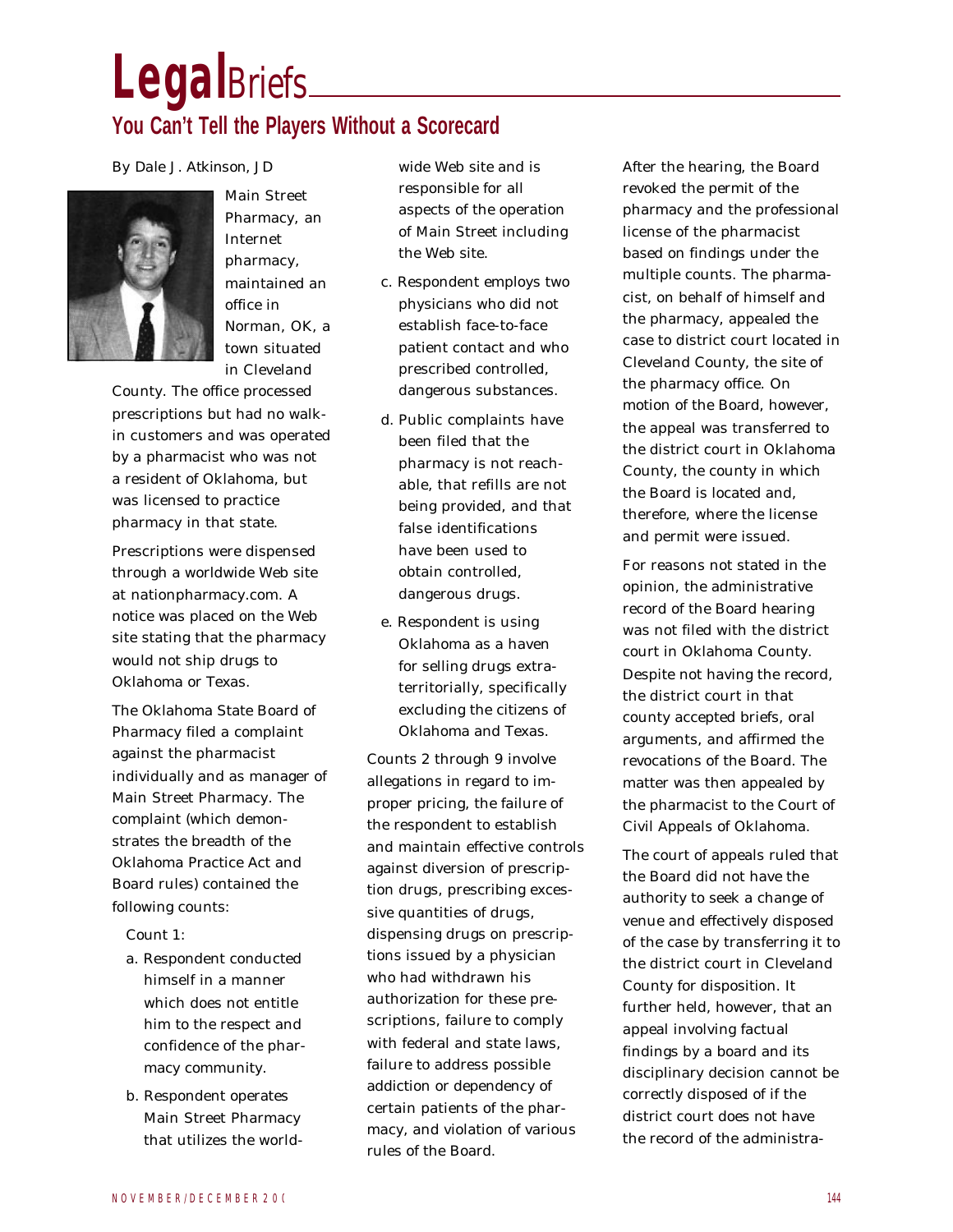tive proceedings. The review by a trial court in the state of Oklahoma is basically confined to a review of the administrative record. The appellate court emphasized that the absence of the record prevented the district court from properly determining the issues raised on appeal by the pharmacist, thus causing the remand of this case to the District Court of Cleveland County for consideration.

Certainly, disgruntled individuals subject to administrative disciplinary actions by regulatory boards should have a full opportunity to seek judicial review of the ultimate board decision. Due process demands this. The "record" established during an administrative proceeding forms the basis for review by the judicial tribunal in the vast majority of cases. Parties appealing an administrative decision have the right to argue legal error by the board using the record as a mechanism for substantiating such claims.

This case is of great interest, however, because of the breadth of the complaint against what appears to be a storefront operation. Many states have been confronted with operations of this nature, questioning whether storefronts should be licensed as pharmacies and, if so, what restraints are placed upon these pharmacies by the practice acts of both pharmacy and medicine. This case is further complicated by the fact that, while located in Oklahoma, the Web site pharmacy shipping the drugs, which was not located in Oklahoma, could not dispense drugs in Oklahoma. The Board alleged in the complaint that the pharmacist-in-charge of the office in Oklahoma was also responsible for the acts of the out-ofstate dispensing entity, thus placing his license in jeopardy for acts of the Web site. The question of the necessity of face-to-face contact with a physician with respect to the issuance of prescriptions, particularly those involving controlled dangerous drugs, was also a part of the Board's consideration. This question should also be of interest to the medical board.

We have often emphasized the importance of a board establishing a good record at the administrative level to be wholly prepared to meet any appeal. The absence of a record is certainly a problem as this case indicates. It also appears that in Oklahoma, venue shopping is not an option of the Board.

*Mainstreet Pharmacy v Oklahoma State Board of Pharmacy*, 2003 WL 22076461, 76 P.3d 91, 2003 OK CIV APP 68 (2003) **NABP** 

*Attorney Dale J. Atkinson is a partner in the law firm of Atkinson & Atkinson, counsel for NABP.*

# **FDA Commissioner Discusses Reimportation**

*(continued from page 143)*

# **Legal Strings**

Under current law, the Prescription Drug Marketing Act, FDA approves foreign drugs after facilities have been inspected by FDA officials, adequate documentation of manufacturing and pedigree for products have been supplied, and when FDA is sure of the drug manufacturer's identity.

But, according to McClellan, the US Congress' proposal would simply assume that these less expensive drugs from abroad are as effective and safe as FDA-approved drugs and that FDA should let imported drugs in under certain circumstances. The proposed House Bill HR 2724 does not ensure drug safety and adds prohibitions on FDA's ability to perform inspections, McClellan commented.

"It [HR 2724] would create . . . poor channels and create a conflict with pharmacy laws in every state," said McClellan. He added, "Other entities try to save money for employees by [forming] a partnership with a storefront Canadian pharmacy. State and local governments can't provide reliable safety assurances when they purchase drugs from foreign sources."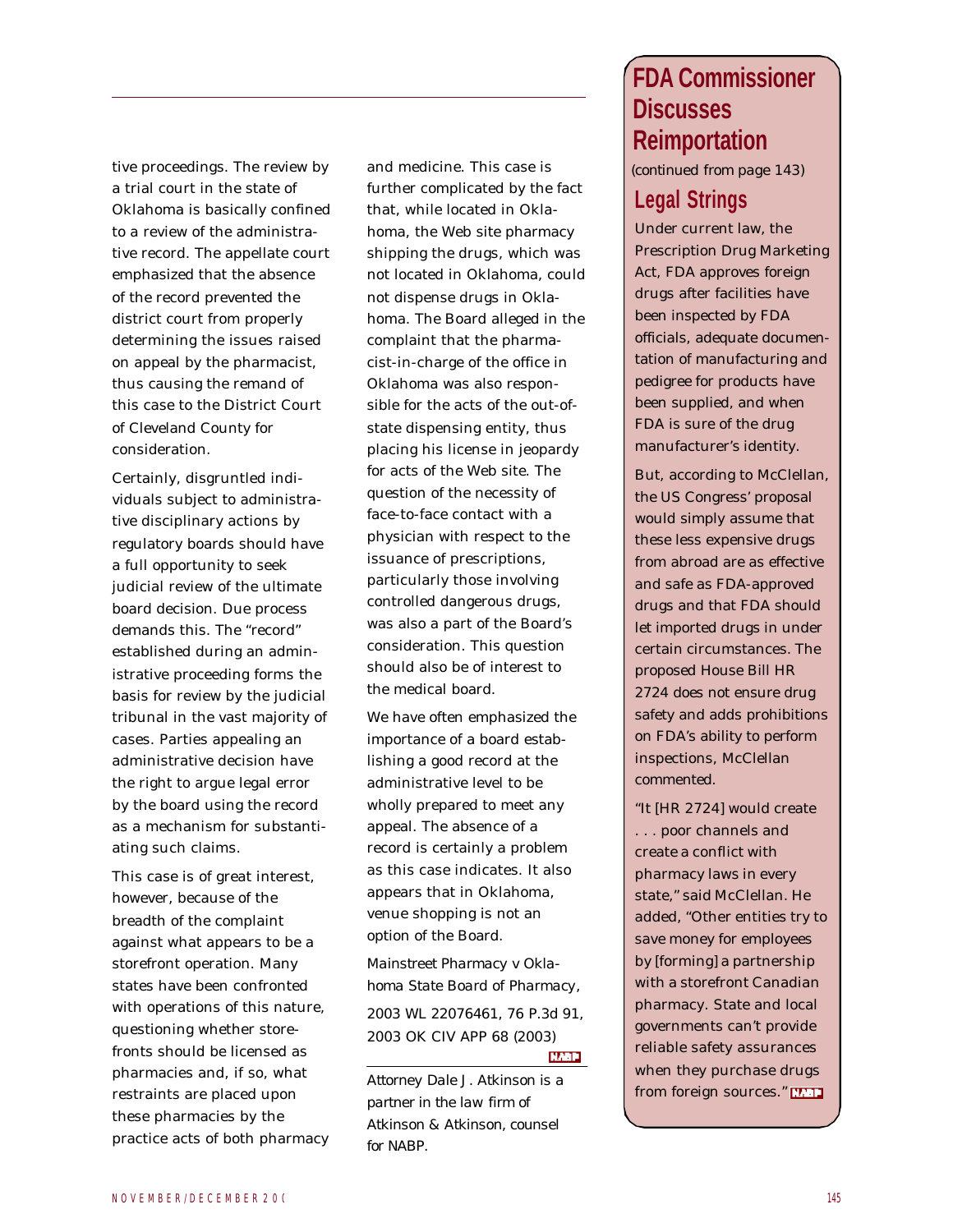# **Ephedra Dangers, State Bans Sale of Ephedra**

When professional athletes use ephedra and experience severe side effects or even death, these occurrences gain national attention. Yet, when the average person experiences the same consequences, there is little, if any, call for action.

More than 18,000 reports of adverse reactions by ephedra users, including strokes, seizures, heart attacks, and deaths, have been received by United States Food and Drug Administration (FDA) – with 60% of these adverse events experienced by people under the age of 40, according to the US Department of Health and Human Services Inspector General Joseph E. Schmitz.

A popular ingredient in weight loss and athletic performance enhancement dietary products, ephedra is a naturally occurring substance derived from the Chinese herb Ma Huang. Ephedra's main active ingredient is ephedrine, which, when chemically synthesized, is regulated as a drug. Currently, only two states, Illinois and New York, have passed legislation to eliminate this harmful substance from store shelves.

#### **The Move to Ban Ephedra**

On May 28, 2003, Illinois became the first state in the nation to ban the sale of ephedra. The movement to ban this dietary supplement began when 16-year-old Sean Riggins of Lincoln, IL, died of a heart attack after consuming an ephedra product to help him make the high school football

team. Currently in effect, the bill makes it a misdemeanor to sell ephedra supplements in Illinois, an act punishable by up to one year in jail and a \$5,000 fine. Those who are repeat offenders could face up to five years and a \$20,000 fine.

"Members of the [Illinois] legislature and Governor Rod R. Blagojevich saw what was going on with ephedra and took the bold step of banning it," states Ron Gottrich, manager, Drugs and Medical Devices Programs of the Division of Food, Drugs and Dairies in the Illinois Department of Public Health.

The Illinois ban is the first win for those who have lobbied for the ban of ephedra. US Department of Health and Human Services Secretary Tommy G. Thompson has called for FDA warning labels on ephedra products since October 2002, but the politics of the nutritional supplement industry have triumphed over health care activists. Labels stating that ephedra can cause heart attacks and strokes is an issue the industry has blocked for many years. As stated on National Public Radio's June 23, 2003 edition of *All Things Considered*, Senator Dick Durbin (D-IL) says, "The producers of these supplements can put anything on the shelf. It is up to the FDA to prove it is unsafe."

According to a March 1, 2003 article in *The Salt Lake Tribune*, "Nutritional supplement makers in Utah, self-described 'Silicon Valley of the supplement *(continued on next page)*

industry,' are wary of federal calls . . . for warning labels – and possibly limits – on . . . ephedra."

Due to the Dietary Supplement Health and Education Act of 1994 and the help of Senator Orrin Hatch (R-UT), herbal supplements can be marketed more freely than prescription medications, unless FDA can prove the substance is dangerous. In 1999, FDA proposed to limit ephedra sales to 8 mg doses, a plan Hatch challenged. But, since the possible ephedralinked death of Baltimore Orioles pitcher Steve Bechler in February 2003, Hatch has changed his stance and now supports FDA, calling for a "prompt federal review of ephedra."

However, the federal warning labels and a bill banning ephedra have not yet become a reality. In June 2003, though, FDA issued warning letters to six marketers of products containing ephedrine compounds. There are, however, organizations, corporations, and some companies who have decided to move forward and ban their members from using any nutritional supplements containing ephedra. In 2001, the National Football League became the first professional US sports league to ban the use of ephedra, following the lead of the National Collegiate Athletic Association and the International Olympic Committee. Major League Baseball banned ephedra use in its minor league divisions.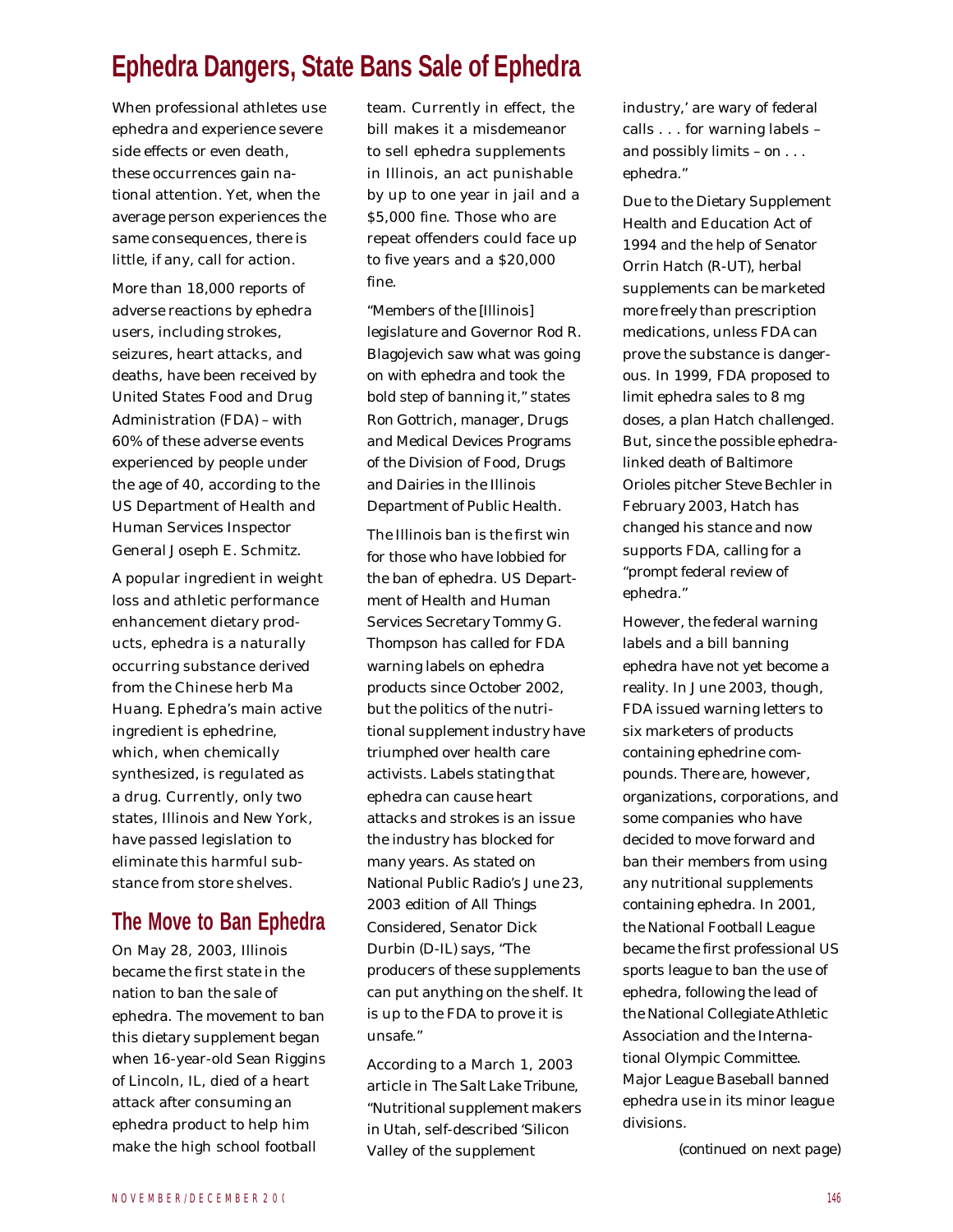# **RxWEST Earns VIPPS Certification**

RxWEST.com is the latest online pharmacy to receive NABP's Verified Internet Pharmacy Practice Sites™ (VIPPS®) certification. RxWEST is located at www.rxwest.com.

As a VIPPS-certified site, RxWEST may display the VIPPS hyperlink Seal of Approval on its Web site. By clicking on the VIPPS Seal, consumers will be able to find the verified information they need to make informed decisions regarding their choice of online pharmacies. Consumers may also access the VIPPS database directly via NABP's Web site at www.nabp.net, under "VIPPS," and "Verified Internet Pharmacies List." Currently, 14 online pharmacies have qualified for VIPPS Certification.

"RxWEST elected to participate in the VIPPS program because of VIPPS' reputation and high



standards," says Mike Woodley, RPh, RxWEST director of pharmacy operations. "At RxWEST, we maintain high industry standards and welcome the opportunity to demonstrate those standards through participation in the VIPPS program."

RxWEST was founded in 1995. The pharmacy benefit manager designs and administers comprehensive and flexible prescription benefit programs for self-insured clients. Prescription services include access to both retail and mailorder pharmacy programs.

Participation in the VIPPS certification program is voluntary. Developed in 1999, the program provides consumers with a reliable means to identify those online pharmacies that have proven their preparedness to meet the unique challenges of the practice of pharmacy via the Internet.

For more information about the VIPPS program, call NABP at 847/698-6227 or visit the Association's Web site at www.nabp.net.

# **Ephedra Dangers, State Bans Sale of Ephedra** *(continued from previous page)*

Other examples that illustrate that a ban is necessary include:

- $\blacksquare$  Major dietary supplement manufacturer, Twinlab Corp, halted sales of ephedra products because of "escalating insurance costs and regulatory uncertainties";
- $\blacksquare$  Canada, the United Kingdom, and Germany prohibit ephedra sales;
- $\blacksquare$  US Army and Air Force military exchanges have removed ephedra-related products from military commissary shelves worldwide; and
- The 7-Eleven Corp and EAS (a major dietary supplement

supplier) have ended sales of ephedra products.

### **Dangers of Ephedra**

According to a February 28, 2003 RAND (a contraction of the words research and development) Study, products containing ephedra can cause such side effects as nausea, vomiting, the jitters, and heart palpitations. Also, evidence exists between these products and such catastrophic events as heart attack, stroke, or sudden death.

RAND's press release concerning the study states, "With regard to catastrophic events, these findings are a strong signal that there is a link

between use of ephedra or ephedrine and the occurrence of death, heart attack, stroke, seizures, and serious psychiatric symptoms," says Paul Shekelle, the RAND and US Department of Veterans Affairs physician who headed the study.

Researchers also discovered no evidence that ephedra products boost athletic performance, one of the main reasons people take these products.

NABP supports the ban on ephedra and will assist those state boards of pharmacy who are trying to pass legislation (state or federal) to ban the substance. **EFT**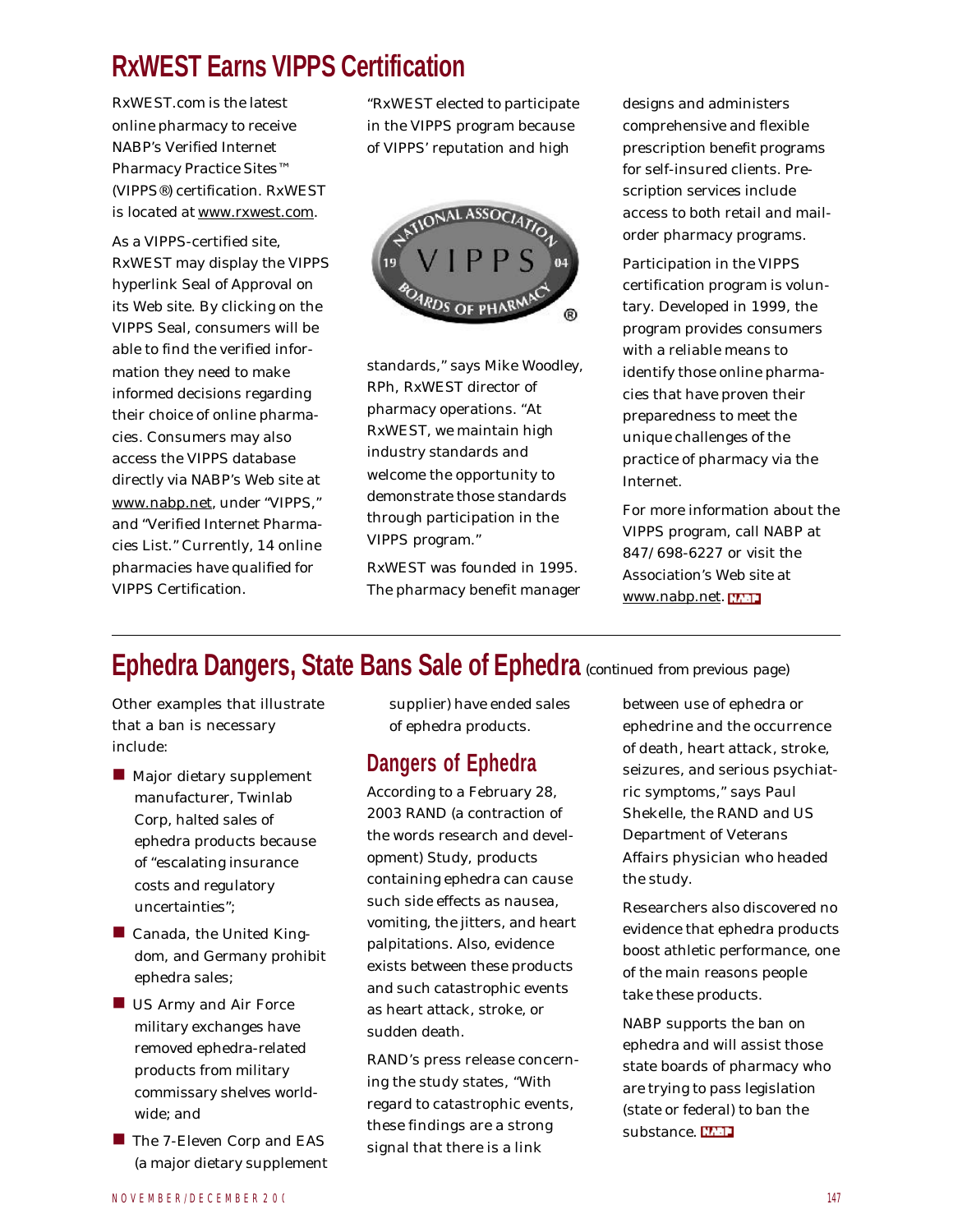# **FLC Session Highlights Technician Diversion, NABP Clearinghouse**

NABP's 2003 Fall Legislative Conference (FLC) featured a session on "Technician Diversion and Monitoring," in which state boards discussed technician registration and diversion programs and NABP outlined the value of reporting technician actions to its Disciplinary Clearinghouse. Presenters stressed the importance of registering pharmacy technicians to help control drug diversion and having a centralized database for monitoring technician disciplinary actions.

Jerry Moore, executive director of the Alabama State Board of Pharmacy, and James R. Weiss, NABP's information technology and services director, shared their knowledge at the session held on Monday, September 15, 2003.

According to Moore, on January 1, 1997, the state of Alabama passed legislation allowing the Board of Pharmacy to register technicians. Since the legislation was enacted, almost

15,000 technicians have been registered. He explained at the FLC that this legislation was necessary because technicians were diverting drugs, but the state had no jurisdiction over them, and pharmacy owners rarely pressed charges. Although diversion by technicians still occurs, the Board now has recourse and pharmacies have a way to discern if technicians have been disciplined before managers make a final hiring or firing decision.

Moore says that state boards may not think technician diversion is problematic, but his investigations have determined that it is a serious concern. The problem of technician diversion is, in fact, 10 times worse than what state boards believe. Investigations in Alabama uncovered an organized ring of people that paid people to obtain employment as pharmacy technicians for the sole purpose of diverting drugs. He notes that in the

#### **2004 PTCB Examination Dates Announced**

The Pharmacy Technician Certification Board (PTCB) recently announced the dates for its nationally recognized Pharmacy Technician Certification Examination (PTCE) to become a certified pharmacy technician (CPhT). The 2004 PTCE dates are March 20, July 17, and November 13; and the examination is available at test centers in all 50 states.

PTCB certification is included in regulations by 20 state boards of pharmacy (see

"Survey Shows State Board Embracing Technician Certification" on next page for more information about state requirements for certification) and by employers across all 50 states. Once technicians become a CPhT, their certification moves with them.

Those who sit for the PTCE can register online at www.ptcb.org. The fee for the examination is \$120. For more information, visit PTCB's Web site or call 202/429-7576.

past three years, 212 technician disciplinary cases have come before the Board. Of those cases, 60 licenses were revoked and seven were put on probation for drug diversion. Other violations included working without a current registration; theft of merchandise or money; conviction of a felony or misdemeanor; working while under the influence of drugs or alcohol; unauthorized possession of a pharmacy key; or fraudulent claims submission.

The Alabama Board's technician registration program helps prevent unregistered technicians, and those who have been disciplined for diversion, from moving from pharmacy to pharmacy and diverting drugs as they go. However, Moore continued, this will not prevent some technicians from seeking employment in another state. Weiss explained how using NABP's Disciplinary Clearinghouse can create a national database of technician disciplinary actions for boards of pharmacy and help states monitor the interstate movement of technicians.

Since the development of NABP's Disciplinary Clearinghouse in 1983, state boards of pharmacy have routinely submitted pharmacist disciplinary action information. Now, however, the Clearinghouse has the capability to process technician information. In the past two years, 42 boards have sent reports of pharmacist disciplinary action electronically and by hard copy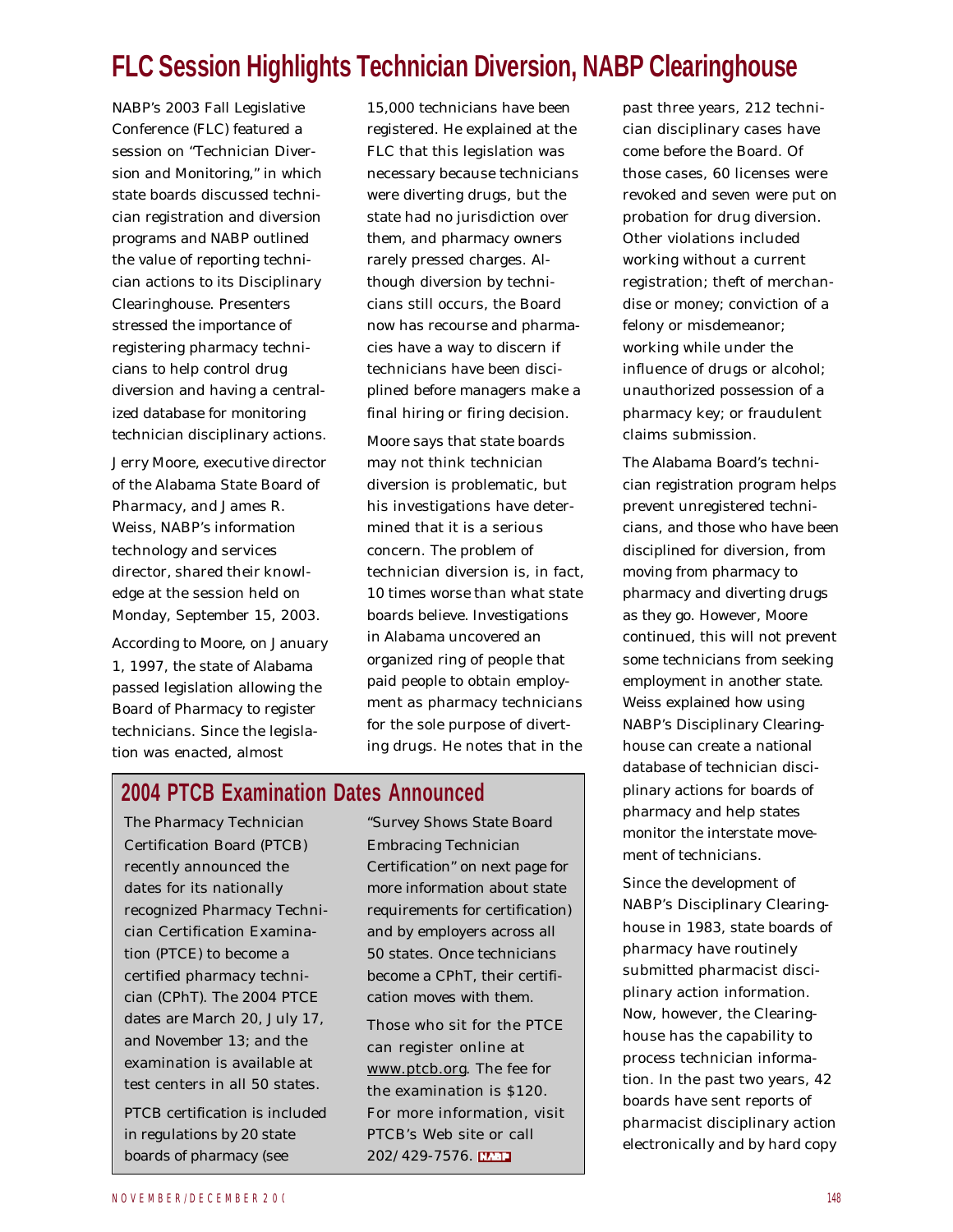for NABP to process in the database. NABP collects and organizes information from the boards and reports are provided to the boards monthly. The same data management reporting can be done with technician information.

Information entered into NABP's Clearinghouse includes identity, licenses, adverse action classifications, and basis for action categories. Adverse action classifications include board actions such as:

- $\blacksquare$  revocation:
- **n** probation;
- $\blacksquare$  suspension;
- $\blacksquare$  denial of renewal; and
- $\blacksquare$  publicly available fine/ monetary penalty; etc.

The basis for action categories have a total of 55 codes that identify a specific basis for action. The categories are:

- $\blacksquare$  noncompliance with federal, state, or contractual requirements;
- $\blacksquare$  criminal conviction or adjudication;
- $\blacksquare$  confidentiality, consent, or disclosure violations;
- $\blacksquare$  misconduct or abuse;
- **n** fraud, deception, or misrepresentation; and
- $\blacksquare$  unsafe practice or substandard care.

State boards that submit licensure and disciplinary information to NABP's Clearinghouse can designate NABP as the boards' Health Integrity and Protection Data Bank (HIPDB) agent. Presently, 21 states have designated NABP as their reporting agent for the HIPDB. Other benefits of utilizing NABP's Clearinghouse include:

 $\blacksquare$  uniformity of information;

- $\blacksquare$  NABP manages information on behalf of all boards free of charge;
- $\blacksquare$  Clearinghouse information used by the Electronic Licensure Transfer Program® when preparing official applications for license transfer; and
- $\blacksquare$  crosschecking licenses.

As the role of technicians in pharmacies grows, boards of pharmacy are seeing the importance of registering technicians for patient safety and preventing diversion. NABP's Disciplinary Clearinghouse is an ideal tool for boards that can aid them in processing and housing technician information. For more information on submitting information to NABP's Disciplinary Clearinghouse, contact NABP at 847/698-6227. **EVAL** 

#### **Survey Shows State Boards Embracing Technician Certification**

Recently, NABP conducted a survey to determine the status of technician certification requirements among state boards of pharmacy. Results show that a majority of boards are currently considering legislation to register or license pharmacy technicians. Forty boards responded to the survey.

- $\blacksquare$  Twenty-six states are considering legislation to register or license technicians, while 14 are taking no action at this time.
- $\blacksquare$  Twenty-two states are considering recognizing or

currently recognize the Pharmacy Technician Certification Board (PTCB) certification program or some other mechanism; the other 18 states either do not recognize PTCB certification or recognize some other mechanism.

 $\blacksquare$  Fifteen states requested more information about PTCB certification and the Pharmacy Technician Certification Examination (PTCE).

NABP recognizes the PTCE as a valid assessment mechanism

and the PTCB as a credible certification process. Since PTCB's inception in 1995, the organization has certified more than 100,000 pharmacy technicians through the national PTCE and transfer process. The goal of the PTCB national certification program is to enable pharmacy technicians to assist the pharmacist more effectively to offer safe and effective patient care and service.

For complete survey results, contact NABP's Executive Office at 847/698-6227.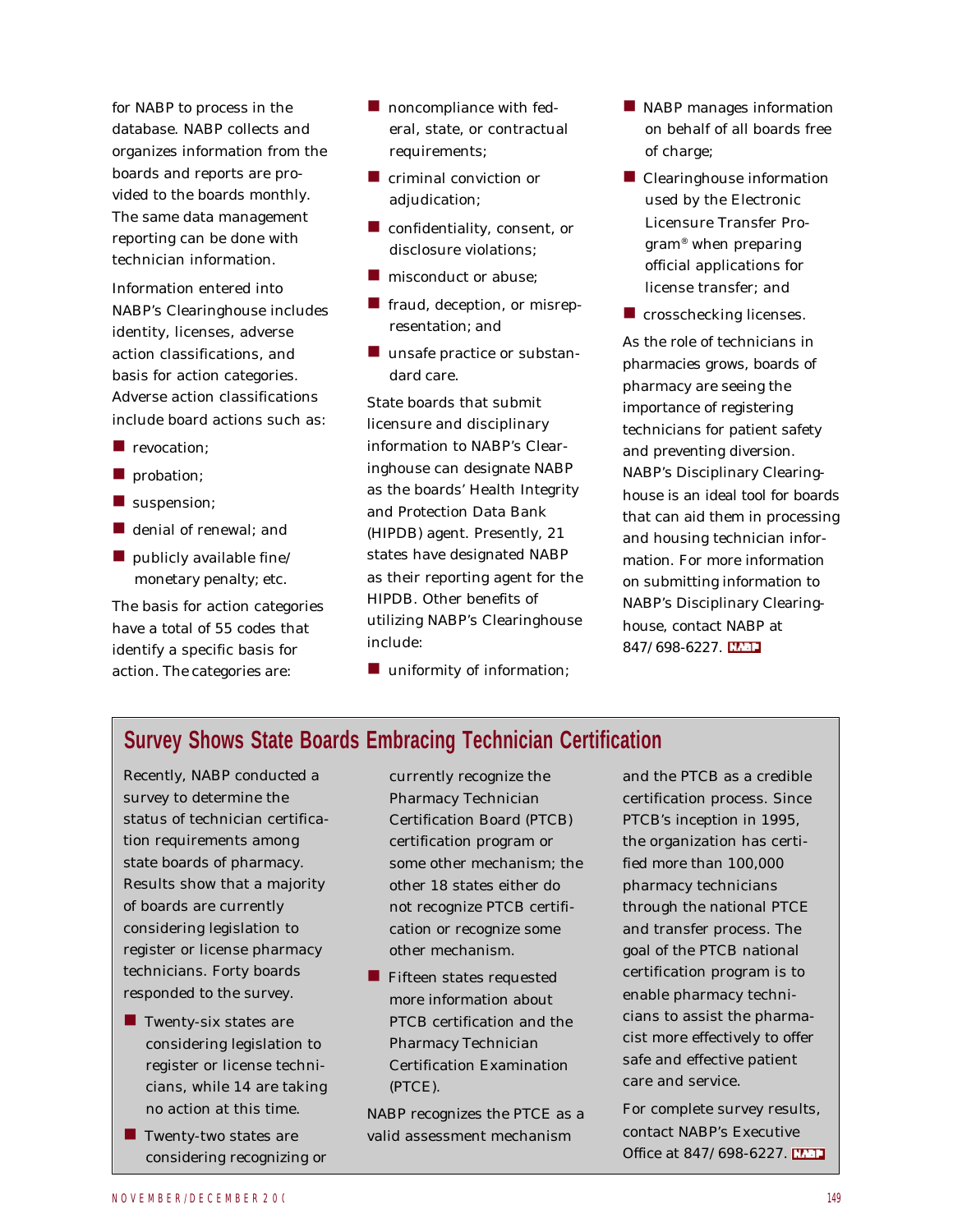# **Board Training Sessions Receive High Ratings from Attendees**

NABP recently hosted 21 staff members from 17 state boards of pharmacy at its annual Program Review and Training



*Regina Devine of the Missouri Board of Pharmacy (bottom right) and Wendy Watson (left) and Deborah Stump (right) both of the North Carolina Board of Pharmacy, listen as NABP staff explain the programs and services offered by the Association.*

sessions held on Friday, August 22, 2003; Monday, August 25; and Friday, September 5, at NABP Headquarters in Park Ridge, IL. Board of pharmacy staff agreed that they enjoyed the chance to learn more about NABP and to

network with members of other state boards of pharmacy.

"I really enjoyed coming to NABP and meeting other board of pharmacy employees," says Regina Devine from the Missouri Board of Pharmacy. "It gave us a chance to compare [the] requirements of our boards and also ask questions about NABP. This is a valuable program that should continue."

Suggestions board staff had to make the next training sessions even better included providing more information about the Healthcare Integrity and Protection Data Bank and where and how that data is used, new NABP programs that have been developed, and NABP staff background. One other suggestion was that the training sessions be expanded to a two-day seminar because so

much information is covered in one day. The purpose of the sessions is to review the programs and services offered by NABP, how NABP collects and provides information to the boards, and how computer software is integrated into and utilized by NABP's programs.

All attendees were given an *NABP Program Review and Training User Manual* to use as a reference for NABP's programs and computer software programs. In addition, copies of the *User Manual* were sent to all member boards for their review and use.

Next year's program may be held in conjunction with NABP's 100<sup>th</sup> Annual Meeting and Centennial Celebration, April 24-27, 2004, at the Fairmont Hotel in Chicago, IL. **NABP** 

#### **2003 Program Review and Training Agenda**

The following topics were covered during NABP's annual Program Review and Training sessions held in August and September 2003.

#### *NABP Program Review*

- North American Pharmacist Licensure Examination™ (NAPLEX® )
- **n** Multistate Pharmacy Jurisprudence Examination® (MPJE® )
- $\blacksquare$  Pre-NAPLEX™
- **n** Foreign Pharmacy Graduate Examination Committee™ (FPGEC® )/Foreign

Pharmacy Graduate Equivalency Examination® (FPGEE® )

- $\blacksquare$  Communications/Customer Service Departments (ie, State Newsletter Program and other publications; customer service call statistics; and Annual Meetings and Fall Conferences)
- $\blacksquare$  Electronic Licensure Transfer Program® (ELTP® )/ Verified Internet Pharmacy Practice Sites™ (VIPPS® )
- NABP Disciplinary Clearinghouse/Healthcare Integrity and Protection Data Bank (HIPDB)
- **n** Renewal and Application Process

#### *Computer Software*

The session also included instruction on computer software for the following programs and services:

- Lotus Notes™ E-mail
- $\blacksquare$  NAPLEX/MPJE
- ELTP/VIPPS
- n Clearinghouse/HIPDB<br>EREPT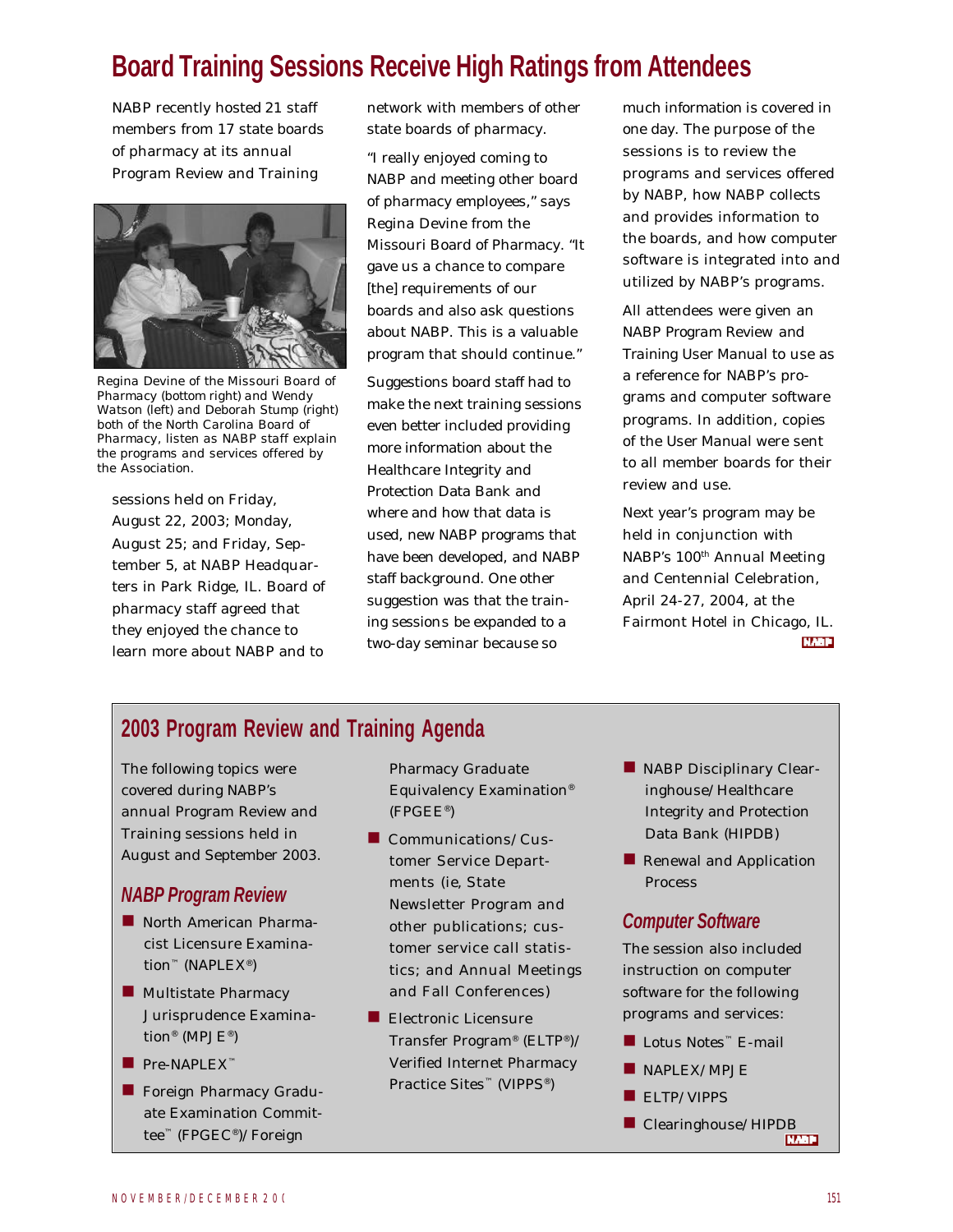# **Professional***Affairs*

#### **Certified Disease Managers Compensated for Services**

According to a study performed by the National Institute for Standards in Pharmacist Credentialing (NISPC), more than half of all pharmacists certified in disease management report compensation for their services. Certified disease managers (CDMs), credentialed by NISPC, receive compensation for their services 57% of the time either personally or at their place of work. Of the 300 survey respondents, 22% are compensated as individual practitioners for disease state management (DSM) services. Results also indicated that 64% of CDMs currently provide DSM to the patients they serve.

Nearly 70% of respondents in the nationwide survey practice in a community independent or chain setting. DSM services offered included diabetes (59%), dyslipidemia (20%), anticoagulation (13%), and asthma (8%). CDMs also provide services in smoking cessation, hypertension, congestive heart failure, osteoporosis, immunization, depression, headache management, weight management/ nutrition, and hormone replacement therapy.

Other key findings include:

- $\blacksquare$  Thirty-four percent of CDMs spend between 1% to 10% of their time on patient care activities, while more than 66% of CDMs spend more than 10% of their time directly with the patient.
- $\blacksquare$  More than half of the respondents spend less

than 51% of their time on administrative activities related to the provision of these cognitive services.

- $\blacksquare$  Nearly half of the respondents said that less than 10% of their businesses deal with DSM activities. Twenty-two percent mentioned that more than half of their business comes from the DSM services they provide.
- While 80% of CDMs use a paper system to document clinical activities, the majority of respondents would be interested in an electronic documentation system for both clinical and billing activities.
- $\blacksquare$  Sixty-four percent mentioned that private or statesponsored DSM programs exist that utilize pharmacists as the health care provider.
- **n** Lack of time, compensation, and employer support were the main reasons that 33% of respondents do not offer DSM to their patients.

Currently, 964 pharmacists are credentialed in diabetes, 343 credentialed in asthma, and 178 and 136 credentialed in dyslipidemia and anticoagulation, respectively.

#### **FDA Approves New Cholesterol-lowering Drug**

Food and Drug Administration (FDA) recently approved Crestor® (rosuvastatin calcium) to lower cholesterol. In the class of HMG-CoA reductase inhibitors, or statins,

rosuvastatin was approved based on multiple trials of at least six weeks duration. It was compared to a placebo and other marketed statins. In these trials, rosuvastatin reduced total cholesterol, bad cholesterol (LDL-C), and triglycerides and increased good cholesterol (HDL-C) with therapeutic response occurring within one week and maximum response seen at four weeks. Approximately 12,000 patients received rosuvastatin at different doses in clinical trials submitted to FDA.

The most frequent side effects seen in patients treated with rosuvastatin included muscle aches, stomach pain, constipation, nausea, and weakness. In rare instances, severe muscle pain and muscle weakness resulting in kidney damage have been associated with statin drugs. Patients should be monitored for abnormalities of liver function before treatment, at 12 weeks following initial therapy, and with any elevation of dose. Monitoring is recommended periodically thereafter.

Rosuvastatin is available in 5, 10, 20, and 40 mg tablets. In clinical trials, the majority of patients reached target LDL-C levels as recommended by the National Cholesterol Education Program on either the 5 or 10 mg starting dose. The 20 mg dose can be the start dose for patients who have very high cholesterol levels, while the 40 mg dose should be reserved only for those individuals who are not adequately treated with the 20 mg dose.  $ET1$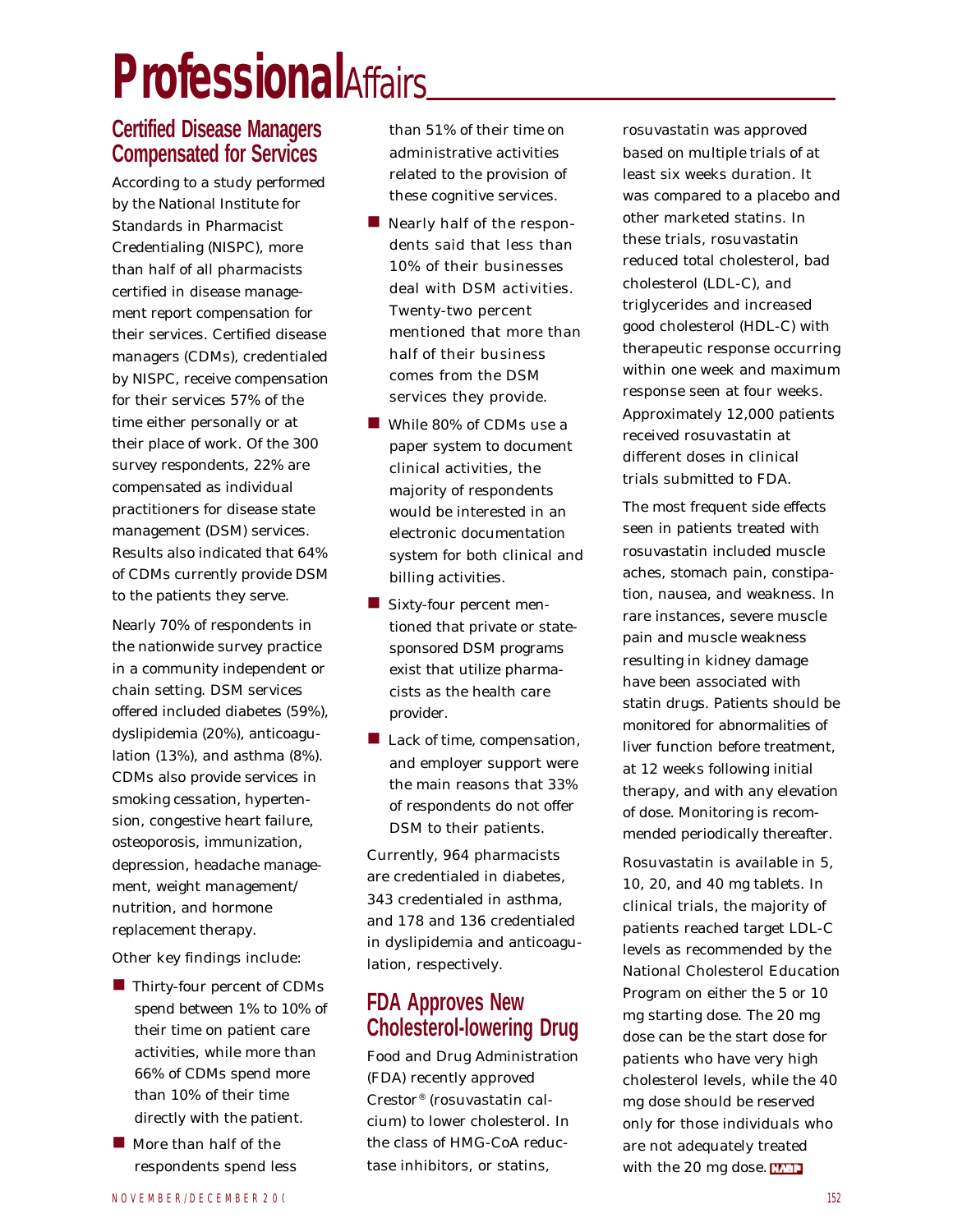# **Compliance***News*

#### **Judge Orders Rx Depot to Cease Business**

A United States District Court judge has ordered Rx Depot to cease operations until a trial determines if they flouted a ban on importing and reimporting prescription medications. This ruling follows a suit filed on September 11, 2003, by the US Department of Justice alleging that Rx Depot, Inc, and Rx of Canada violate federal law by importing prescription drugs.

In her ruling, Judge Claire Eagan stated, "The fact that there are currently no known cases of someone being harmed by a drug received as a result of using Rx Depot, … or that plaintiff is currently unaware of anyone being harmed by prescription medications ordered through Rx Depot and imported from Canada … does not diminish the legitimate safety concerns of the FDA [Food and Drug Administration] with unregulated commercial reimportation of US-manufactured drugs by someone other than the manufacturer and importation of foreign-manufactured drugs not approved by the FDA."

FDA initially requested that the justice department seek an injunction against the Tulsa, OK-based storefront chain. Before contacting the Department of Justice, FDA sent a warning letter to Rx Depot on March 21, 2003, informing the firm that, "Your actions also present a significant risk to the public health, and you mislead

the public about the safety of the drugs obtained through Rx Depot," and that Rx Depot risked possible enforcement action if it continued to promote sales of unapproved drugs, claiming that they were "FDA-approved" and "exactly the same as if purchased in the United States."

Rx Depot plans to appeal this latest ruling. Earlier in the case, despite insisting that it would keep its doors open, Rx Depot shut its eight units located in Oklahoma. Rx Depot operates 85 storefront drugstores that fax patient information to Canadian pharmacies, which then ship prescription drugs to American patients. In addition to FDA's actions, the states of Oklahoma, Arkansas, and Montana have taken action against the company's practices.

#### **Iowa Board Files Emergency Action Against Pharmacy**

Union Family Pharmacy, a community pharmacy located in Dubuque, IA, surrendered its pharmacy license after the Iowa Board of Pharmacy Examiners filed an emergency action to suspend its pharmacy license. Charges were brought against the pharmacy following a Board inspection that found that Union Family Pharmacy failed to comply with the "minimum standards for the practice of pharmacy in the State of Iowa and has, thereby, placed patients at high risk for harm."

The Board filed the emergency action on September 12, 2003, and scheduled a hearing for October 9, 2003.

"Union Family Pharmacy indicated to us that it did not want a hearing and would surrender its license," says Iowa Board Executive Director Lloyd K. Jessen. "The pharmacy surrendered its pharmacy license effective October 10. Now the Board will bring disciplinary action against all the pharmacists involved."

According to the Board's report, the pharmacy's general license number, with Charles Wiebke as pharmacist-incharge, was renewed on December 11, 2002. However, after an investigation performed in early September 2003, the Board found that the alleged wrongdoings of Union Family Pharmacy include:

- **n** Shipping prescription drugs to 47 states outside of Iowa; Union Family Pharmacy was not licensed as an Internet pharmacy and did not hold licensure in any other state.
- Dispensing Schedule III and IV substances that were prescribed through the Internet without a valid doctor-patient relationship. These prescriptions make up nearly all of the 5,000 prescriptions filled through its Web site. In addition, the 5,000 prescriptions were written by the same four doctors.
- $\blacksquare$  Using pharmacy technicians to fill prescriptions without final checks made by pharmacists. **WALL**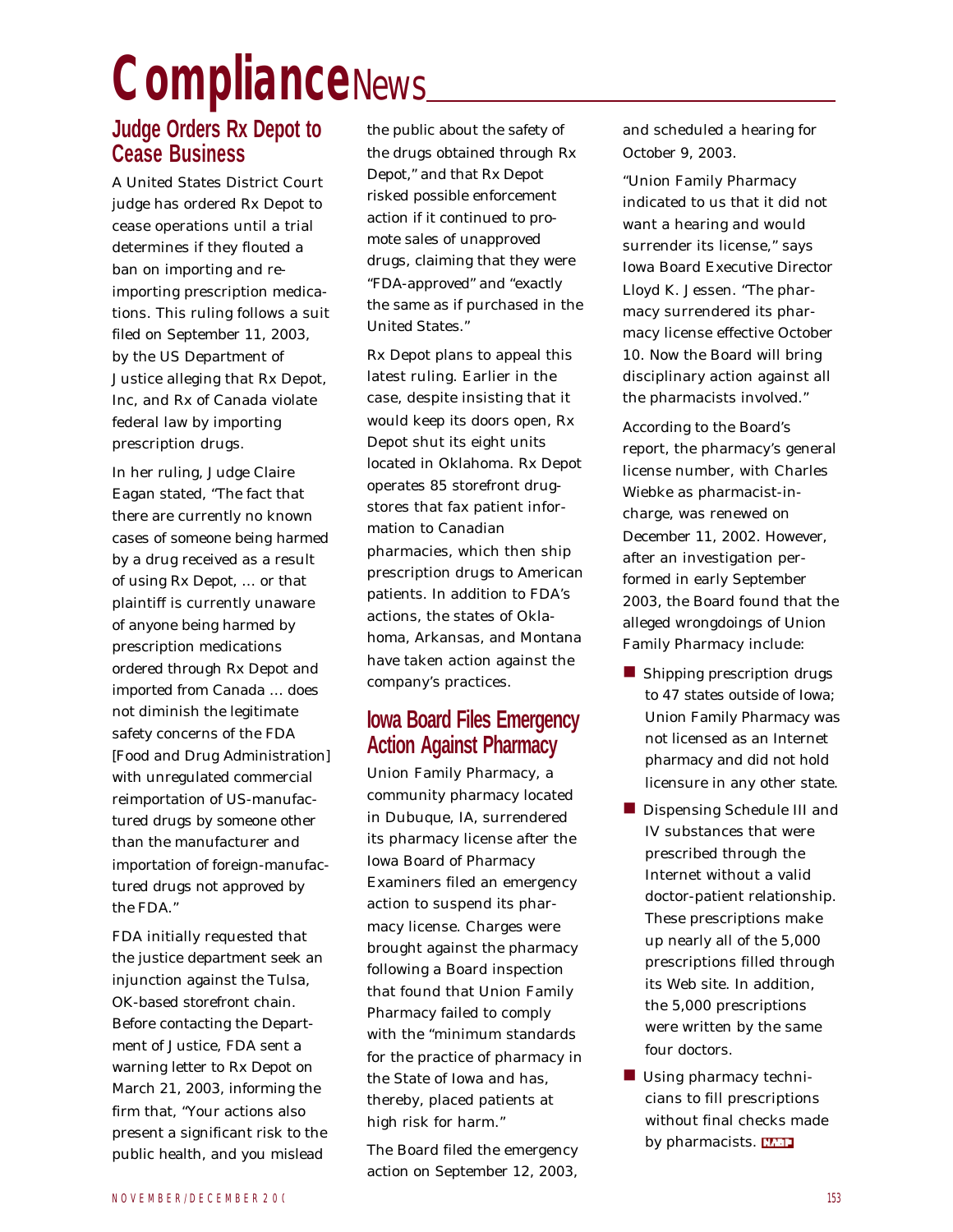# **Constitutional Amendment Deadline Set**

Proposed amendments to NABP's Constitution and Bylaws must be submitted between January 26, 2004, and March 11, 2004. To be considered during NABP's 100<sup>th</sup> Annual Meeting and Centennial Celebration, April 24-27, 2004, at the Fairmont Hotel in

Chicago, IL, amendments must be submitted in writing to the Office of the Executive Director/Secretary at NABP, 700 Busse Hwy; Park Ridge, IL, 60068. Submission dates are established by NABP's Constitution, which specifies that proposed amendments may be

accepted no earlier than 90 days and no later than 45 days before the Annual Meeting's First Business Session.

For more information about the amendment procedure, contact NABP Executive Director/Secretary Carmen A. Catizone at ceo@nabp.net.

# **Around the***Association*

### **Dennis Receives Merit Award**

#### Betty Dennis, PharmD, MS,

a member of the North Carolina Board of Pharmacy, received the Kappa Epsilon Award of Merit at the 44<sup>th</sup> National Kappa Epsilon Convention in Kansas City, MO. The Award of Merit recognizes an alumni member who is active within the profession of pharmacy. Currently, Dennis has an active clinical practice at the Ambulatory Care Center at the University of North Carolina (UNC) Hospitals and has an appointment as clinical associate professor at the UNC School of Pharmacy. Other honors and awards she has received include North Carolina Association of Pharmacists' Pharmacist of the Year Award, North Carolina Pharmaceutical Association Presidential Award, and American Society of Hospital Pharmacists Fellow.

# **Boards Elect New Officers**

The New Jersey Board of Pharmacy announced that it has elected two new officers. Edward McGinley, RPh, is now president of the Board and Edith Micale, RPh, is treasurer.

The Oklahoma State Board of Pharmacy has elected new officers for 2003-2004. Jerry Allen, RPh, is now president and James Spoon, RPh, is vice president.

#### **Boards Name New Executive Directors**

- **n** Bonnie Rampersaud has replaced James Granger as executive director of the District of Columbia Board of Pharmacy.
- **n Joanne Boyer, RPh, was** appointed executive director of the New Jersey Board of Pharmacy effective September 2, 2003. Before joining the Board, Boyer served as manager of clinical operation

services at Aventis Pharmaceuticals in Bridgewater, NJ.

**n** Debra L. Billingsley, BS, JD, was appointed executive director of the Kansas State Board of Pharmacy on September 15, 2003. She replaces Susan Linn.

#### **New Board Member at NH Board**

Vahrij Manoukian, RPh, was appointed to the New Hampshire Board of Pharmacy effective August 19, 2003. His term expires September 6, 2008.

#### **New Mexico Board Moves**

The New Mexico Board of Pharmacy moved to a new location in September. The Board is now located at 111 Lomas Blvd, Suite 412, Albuquerque, NM 87102. The phone and fax numbers remain the same.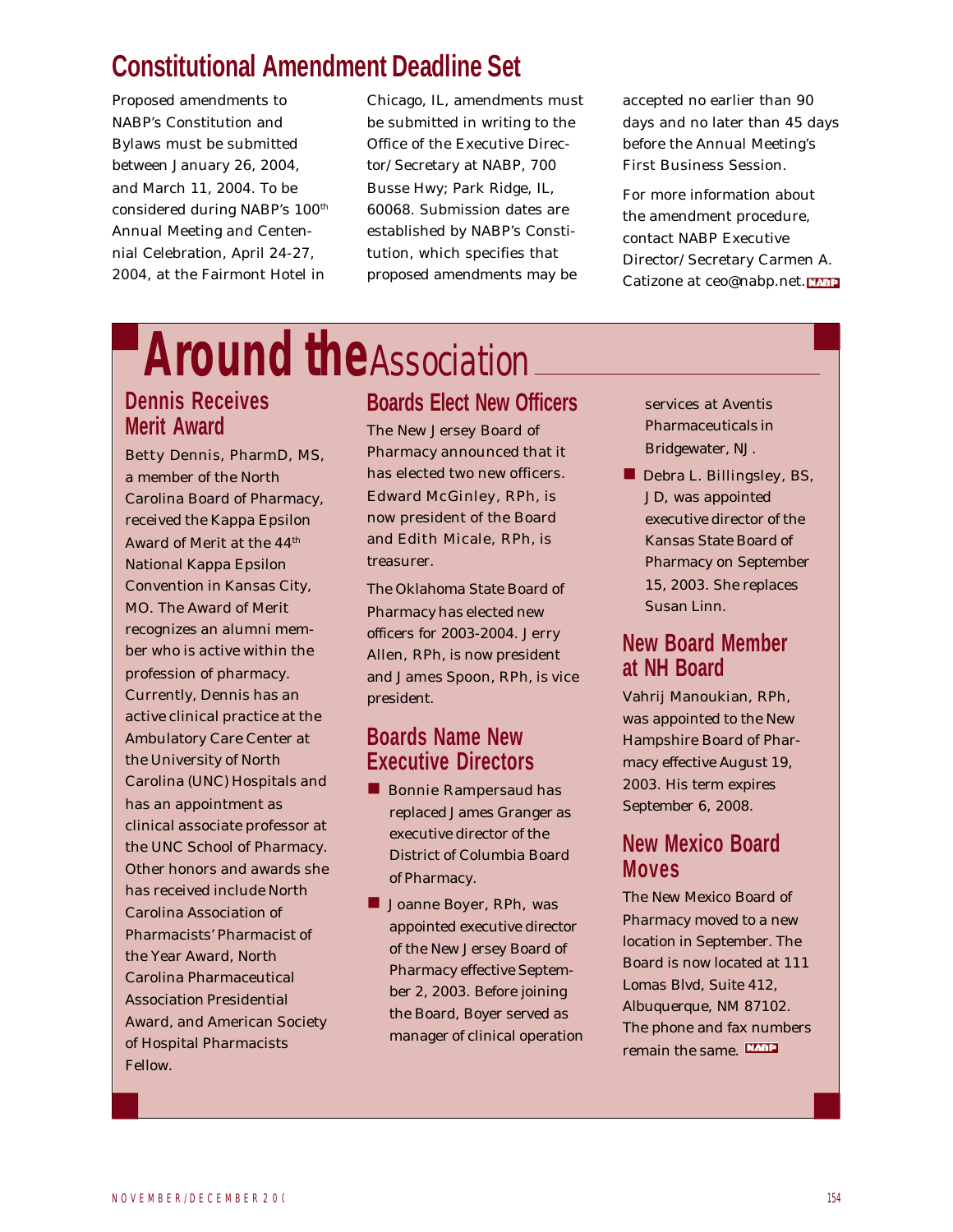# **NABP Centennial Capsule**

NABP 100 YEARS **3004 BUILDING A REGULATORY 2004** FOUNDATION FOR PATIENT SAFETY

# **Join Us for NABP's 100 th Anniversary and Centennial Celebration**

**Where: Fairmont Hotel, Chicago, IL When: April 24-27, 2004**

*Through April 2004, the* NABP Newsletter *will feature the "NABP Centennial Capsule" that will highlight notable events in NABP's 100-year history.*

1981 – Two states were added to the Bureau of Voluntary Compliance state newsletter program.

1982 – NABP member boards instruct the Association to "fund, develop, and produce . . . an equivalency examination to qualify graduates of foreign institutions to sit for NABPLEX [National Association of Boards of Pharmacy Licensure Examination]." Today, this examination is known as the Foreign Pharmacy Graduate Equivalency Examination® (FPGEE® ). NABP also creates the Foreign Pharmacy Graduate Examination Committee™ (FPGEC® ) at this time.

1983 – The reciprocity fee is raised to \$100; 3,810 applications are processed. The Federal Drug Law

Examination (FDLE) is administered by 15 states.

1984 – NABP administers its first FPGEE on April 1. The Association announces the implementation of the Disciplinary Clearinghouse, a service for state boards of pharmacy.

1985 – Three hundred and fifty candidates sit for the FPGEE in three different cities. A \$1.5 million budget is approved for NABP; budgets for the FPGEC and NABP Foundation bring the total budget to \$2 million.

1986 – NABP changes the NABPLEX from a five-part test to an integrated examination. In June, for the first time, candidates are tested on their practice abilities, not their ability to understand separate disciplines. NABP Headquarters moves to the O'Hare Corporate Center in Park Ridge, IL.

1987 – Carmen A. Catizone succeeds Fred T. Mahaffey as NABP executive director/

secretary. Mahaffey served the Association for 32 years.

1988 – The NABPLEX becomes an "in-house" program, joining the FPGEE and FDLE; the Testing and Measurement Department staff expands to accommodate new duties. Nova Scotia, Canada, and Victoria, Australia, become NABP associate members.

1989 – NABP processes a record 4,431 license transfer applications. The previous record was set in 1986 with 4,367 applications.

1990 – Indiana joins the NABPLEX score transfer program, bringing the total number of participants to 38 states. In addition, the score transfer program expands to process requests filed from candidates sitting for the NABPLEX or FDLE in any active or associate member state.

# **FPGEE Winter Administration Approaching, Pre-FPGEE Aids Candidates**

she can expect to receive on the FPGEE, but may not be the *(continued from page 142)*

actual score attained, nor is it a guarantee of passing the actual examination.

The practice examination is accessible at www.nabp.net and www.pre-fpgee.com.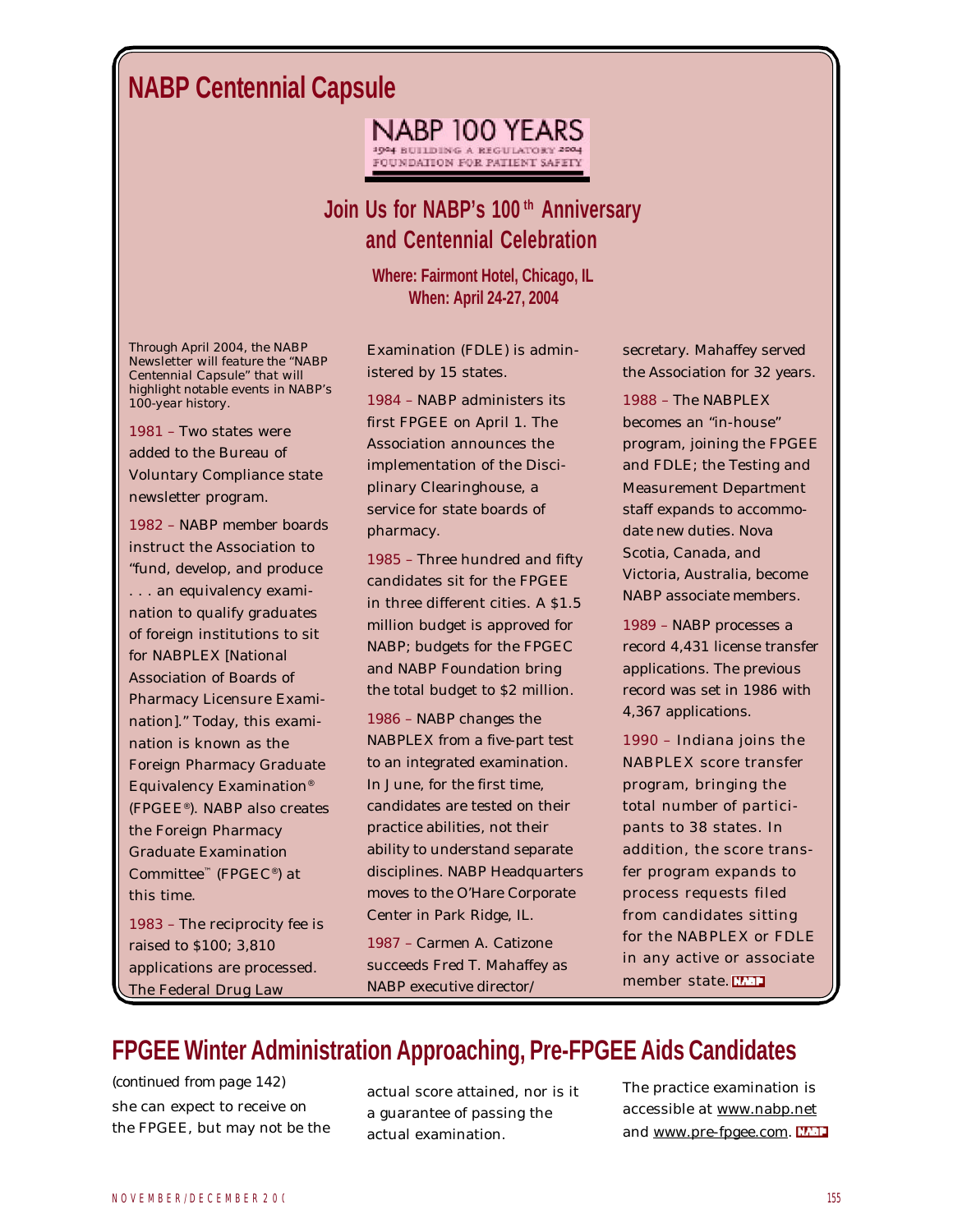# **2003 NABP Newsletter Index – Volume 32**

99th Annual Meeting Annual Meeting Delegates Elect Three New EC Members (no 5, pg 71) First Ever Poster Session a Success (no 5, pg 75) General Henry Hugh Shelton to Deliver Keynote Address in Philadelphia (no 2, pg 20) NABP Offers Hot Topics and Prizes at its 99<sup>th</sup> Annual Meeting (no 4, pg 58) NABP Offers 'Hot Topics' Poster Session, Educational Presentation Area Drawing at 99<sup>th</sup> Annual Meeting (no 3, pg 43) NABP's 99th Annual Meeting Offers Choice of Eight CE Sessions (no 4, pg 57) John D. Taylor Named 2003- 2004 Honorary President (Special Issue, pg 15) Leaders Receive Honors at Annual Awards Dinner (Special Issue, pg 2) Meeting Delegates Approve Six Resolutions, Two Defeated (Special Issue, pg 3) Member Boards Experience Comradeship, Education at Annual Meeting (Special Issue, pg 1) NABP Presents 2003-2004 Executive Committee (Special Issue, pg 8) NABP's 99th Annual Meeting Educational Presentation Area (Special Issue, pg 20) NABP's 99th Annual Meeting Educational Sessions (Special Issue, pg 21) NABP's 99th Annual Meeting Highlights (Spcl Issue, pg 28) Philadelphia: Key to the Future . . . and the Past (no 1, pg 6) President's Address (Special Issue, pg 6) Register Now for the 99th Annual Meeting (no 2, pg 23) Wide Array of Optional Programming and Events at Annual Meeting (no 3, pg 36)

Remarks of the Incoming President (Special Issue, pg 10) Report of the Executive Committee (Special Issue, pg 4) Report of the Executive Director (Special Issue, pg 16) Report of the Treasurer (Special Issue, pg 12) Around the Association Arizona State Board of Pharmacy Elects Officers (no 4, pg 67) Associate Member Update (no 6, pg 103) Bina Steps Down as Director of Indiana Board (no 1, pg 11) Board Address Changes (no 6, pg 103) Colorado Mourns the Loss of Kenneth Smith (no 3, pg 47) Dennis Receives Merit Award (no 9, pg 154) Illinois Names New Coordinator (no 9, pg 154) Minnesota Board Elects 2003 Officers (no 4, pg 67) NABP Executive Director/ Secretary Receives Award (no 4, pg 67) Florida Board Names Interim Executive Director (no 5, pg 87) Former New York Board Member Receives Honors (no 7, pg 123) Massachusetts Board Names New Officers (no 5, pg 87) NCPA Foundation Honors Coffey (no 2, pg 26) New Administrator at the Vermont Board (no 3, pg 47) New Mexico Board Moves (no 9, pg 154) New Pharmacy Coordinator at Illinois Pharmacy Board (no 6, pg 103) New President, Members at Delaware Board (no 8, pg 139) New Faces at NABP (no 2, pg 26) Matthew A. Lee, PharmD Avery L. Spunt, MEd, RPh James R. Weiss, MS

Rhode Island Board of Pharmacy Names New Secretary, Members (no 6, pg 103) South Carolina Board Hires New Administrator (no 2, pg 27) Virgin Islands Board of Pharmacy Hires New Commissioner of Health (no 1, pg 11) Washington, DC, Wins *Survey of Pharmacy Law* Luncheon Drawing (no 2, pg 26) Wisconsin Pharmacy Board Names New Officers (no 6, pg 103) Wyoming Board Elects Officers (no 5, pg 87) NABP Member Earns PhD (no 6, pg 103) NABP Mourns Neil Pruitt (no 4, pg 67) *New Board Members* Bill Altland, RPh (no 6, pg 103) Eric Alvarez, PharmD (no 6, pg 103) James Craig Appleby, RPh (no 2, pg 27) Carl W. Aron, RPh (no 2, pg 27) Asaad B. Awan; PharmD (no 5, pg 87) Ila F. Barker, RPh (no 5, pg 87) Juluette F. Bartlett-Pack (no 6, pg 103) James R. "Bobby" Bradham, RPh (no 8, pg 139) George L. Bowersox, RPh (no 3, pg 47) Amy S. Buesing (no 5, pg 87) Becky M. Cooper (no 4, pg 67) Carleton K. Crawford (no 7, pg 123) Joseph Daniel "Danny" Cross, RPh (no 5, pg 87) Donna M. Dockter, RPh (no 5, pg 87) Clarence E. DuBose, Sr, RPh (no 5, pg 87) Charles A. Dutcher (no 4, pg 67) Mark Scott Edwards, RPh (no 4, pg 67)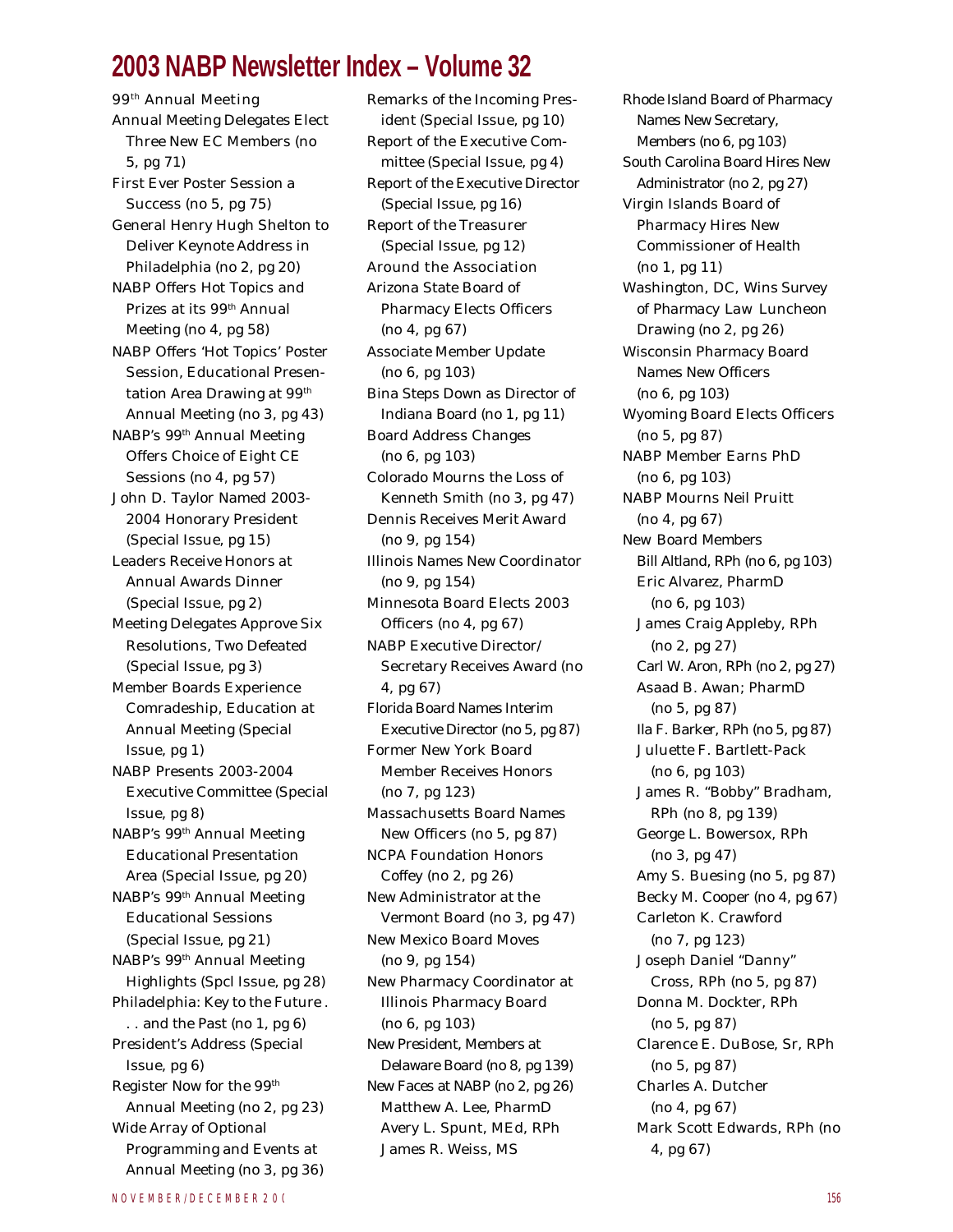Bernie Foster (no 2, pg 27; no 3, pg 47) Jo Anne Gilstrap, RPh (no 8, pg 139) Brigitte Goersch (no 6, pg 103) Joseph V. "Joe" Greco, RPh (no 2, pg 27) Joseph Francis "Joe" Gula, III, RPh (no 8, pg 139) K.W. "Kitty" Gurnsey, RPh (no 8, pg 139) Randolph A. "Randy" Harrop, RPh (no 7, pg 123) Max Heidrick (no 8, pg 139) Linda Dawn Howrey, RPh, (no 7, pg 123) Jacqueline L. "Jackee" Hall, RPh (no 2, pg 27) Georgiana K. Jones (no 4, pg 67) Vernon A. Kassekert. RPh, (no 7, pg 123) Patricia A. "Pat" Krestan (no 7, pg 123) Elizabeth S. "Beth" LeFlore, RPh (no 4, pg 67) Vahrij Manoukian (no 9, pg 155) Arthur S. Mariano (no 3, pg 47) Marty R. McKay, RPh (no 2, pg 27) Fred H. "Freddie" Mills, Jr, RPh (no 2, pg 27) Rudolph "Rudy" Nolasco, RPh (no 5, pg 87) Howard T. Paul (no 8, pg 139) Michael Pauley (no 6, pg 103) James B. Powers, RPh (no 1, pg 11) Emma J. Pudvah (no 4, pg 67) Gordon S. Richards, Jr, RPh (no 5, pg 87) Leo H. Ross, RPh (no 5, pg 87) Karen Ryle, RPh (no 2, pg 27) Rufus E. Sadler, RPh (no 8, pg 139) Calvin Weldon "Rick" Stephens, RPh (no 2, pg 27) Howard M. Shaver (no 8, pg 139) Dwayne Earl Sheffler, RPh (no 1, pg 11)

Woodrow E. "Woody" Storey, RPh (no 5, pg 87) Chris Tigani (no 8, pg 139) Michael Anthony Triolo (no 2, pg 27) Alison Wilkie (no 4, pg 67) Maria Wolfe (no 6, pg 103) *New Executive Directors for Boards of Pharmacy* Debra L. Billingsley (no 9, pg 154) Joanne Boyer (no 9, pg 154) Beverly Davila (no 7, pg 123) Fernando E. Grillo (no 8, pg 139) Ann Marie Pishcea (no 7, pg 123) Bonnie Rampersaud (no 9, pg 154) Tom Ryan (no 7, pg 123) Hal Wand (no 5, pg 87) Competency Assessment Programs 2002 NAPLEX Test Administrations Rise, MPJE Reaches Record High (no 4, pg 50) Display at APhA Annual Meeting [photos] (no 4, pg 56) Fee Increases for NAPLEX, MPJE Effective (no 2, pg 25) Internet-based NAPLEX Blueprint Survey a Success (no 8, pg 127) MPJE State-specific Item Review Brings Record Participants (no 4, pg 63) NABP Contracts with Promissor to Administer Pre-NAPLEX (no 4, pg 49) NABP to Unveil Pre-NAPLEX Examination in Mid-April (no 3, pg 43) NABP to Unveil Pre-NAPLEX Examination on the Internet (no 2, pg 13) NABP's Examination Review Committees Need Your Skills (no 4, pg 63) NAPLEX, MPJE Fees Increased Effective January 1, 2003 (no 1, pg 5)

NAPLEX/MPJE Item Writing Workshops [photos] (no 3, pg 47) *NAPLEX/MPJE Bulletin*, *NAPLEX/MPJE Operations Manual* Available (no 1, pg 3) New MPJE Participants (no 4, pg 50) Pre-NAPLEX Launch a Success (no 5, pg 70) Compliance News Alabama Board Joins Other States in Shutting Down Storefronts for Imported Prescriptions (no 5, pg 85) Department of Justice Files Suit Against Rx Depot (no 9, pg 153) FDA Aids Investigation of Fake Cure for Spinal Injuries; Defendant Convicted (no 7, pg 121) Florida Board Fines Rx Network \$48,000 (no 3, pg 46) GSK Acts to Help Prevent Canadian Drug Imports (no 3, pg 46) Iowa Board Files Emergency Actino Against Pharmacy (no 9, pg 153) Disease State Management Examinations DSM Examinations to Be Offered in Canada (no 8, pg 125) Dyslipidemia DSM Examination Reinstated, DSM Exams Offered at NABP's 99th Annual Meeting (no 2, pg 23) Fall Educational Conference NABP's First FEC a Success (no 1, pg 11) Fall Legislative Conference Fall Legislative Conference Offers Eight Hours of CE (no 6, pg 98) FDA Commissioner Discusses Illegal Drug Reimportation at NABP's FLC (no 9, pg 141) FDA Commissioner McClellan to Speak at NABP Fall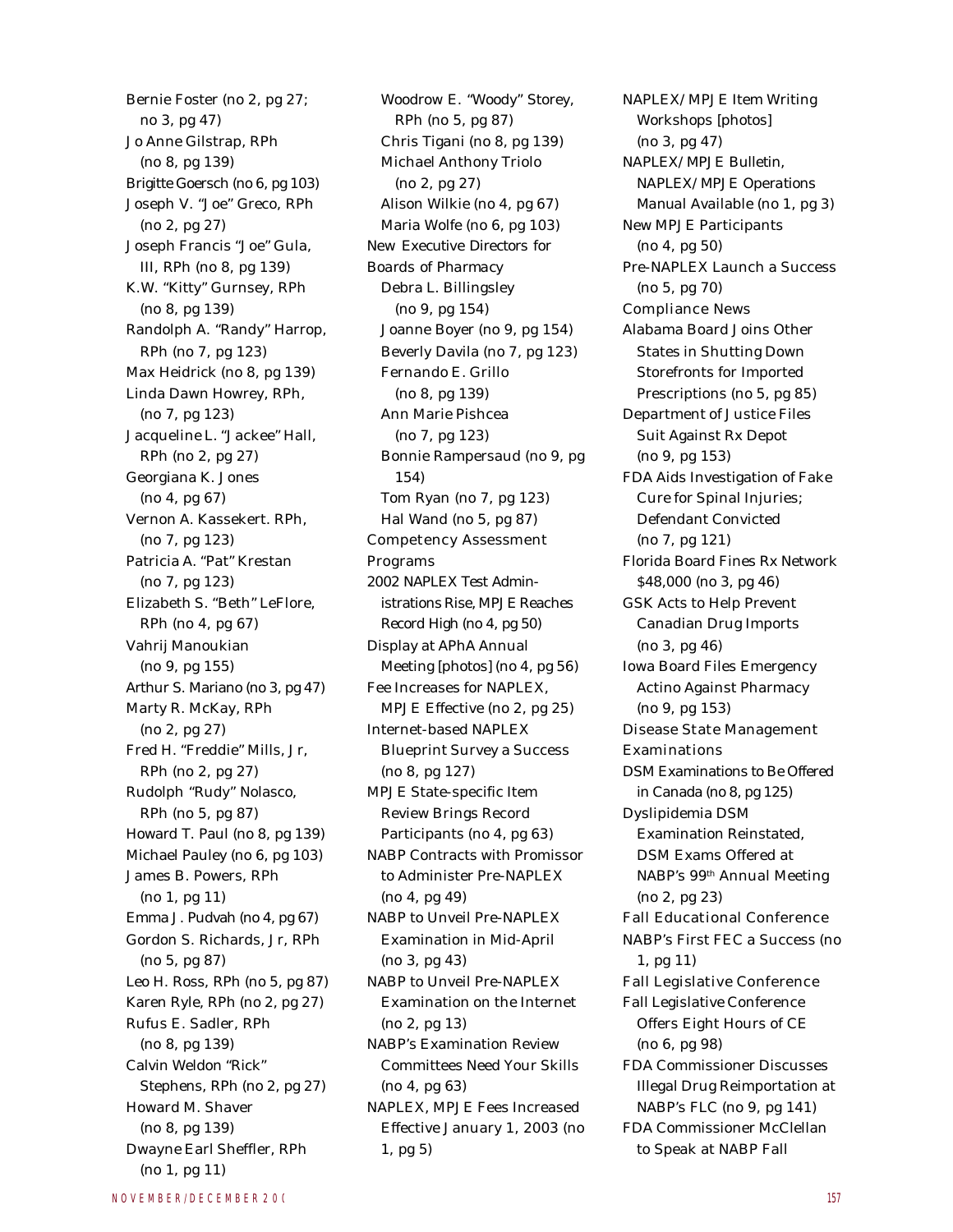### **2003 NABP Newsletter Index – Volume 32**

Legislative Conference (no 6, pg 96) FLC Session Highlights Technician Diversion, NABP Clearinghouse (no 9, pg 148) NABP's Fall Legislative Conference Speakers Offer Diversity, Experience (no 7, pg 116) See Nation's Treasures in Washington, DC, Backdrop for NABP 2003 Fall Legislative Conference (no 5, pg 78) Foreign Pharmacy Graduate Examination Committee™ Certification Program December 2003 FPGEE Locations Announced (no 7, pg 105) FPGEE Winder Adminiatration Approaching, Pre-FPGEE Aids Candidates (no 9, pg 142) NABP Announces New FPGEE Administration Date, Successful June Examination (no 6, pg 89) NABP to Launch Pre-FPGEE (no 7, pg 110) NABP Releases Details of Pre-FPGEE (no 8, pg 125) Paper-and-Pencil FPGEE to be Administered in June (no 2, pg 14; no 3, pg 29; pg 4, pg 56) Status Update on FPGEC Certification Program and FPGEE (no 1, pg 2) Target Pharmacy Purchases Pre-NAPLEX Vouchers (no 6, pg 91) Legal Briefs 99th Annual Meeting Report of Counsel, Examination Compromise (no 5, pg 72) Consumption Presumption (no 2, pg 16) Don's Day (no 4, pg 52) One Step Forward, Two Steps Back (no 1, pg 4) One Toke Over the Line (no 7, pg 108)

'Star Search' Warrant (no 8, pg 128) What Is the Meaning of This? (no 3, pg 32) You Be the Judge (no 6, pg 92) You Can't Tell the Players Without a Scorecard (no 9, pg 144) Licensure Transfer Program 2002 Licensure Transfer Requests Reach Record Numbers (no 2, pg 13) NABP Centennial Capsule – NABP Timeline 1904-1912 (no 1, pg 9) 1913-1921 (no 2, pg 22) 1922-1930 (no 3, pg 41) 1931-1940 (no 4, pg 64) 1941-1950 (no 5, pg 80) 1951-1960 (no 6, pg 100) 1961-1970 (no 7, pg 122) 1971-1980 (no 8, pg 137) 1981-1990 (no 9, pg 155) National Association of Boards of Pharmacy – General 2003-2004 Committee and Task Force Appointments (no 8, pg 138) Annual Training Sessions for Board Staff Scheduled for Late Summer (no 5, pg 70) Apply Now! NABP Seeks ACPE Representative (no 4, pg 64) Board Training Sessions Receive High Ratings from Attendees (no 9, pg 151) Call for Compliance News Contributors (no 4, pg 59) Calling All Boards! Poster Session Slated for NABP's 100th Annual Meeting (no 8, pg 131) Committee on Law Enforcement/Legislation Meets [photo] (no 2, pg 27) Constitutional Amendment Deadline Set (no 9, pg 154) FDA, NABP Work to Combat Dangers of Illegal Drug Importation (no 7, pg 105) February 2003 EC Meeting Highlights (no 4, pg 59)

Item Writer Volunteer Positions Now Open (no 5, pg 86) Kinkade Appointed to Fill Open EC Position (no 1, pg 11) NABP Accepting 2004-2005 Awards Nominations (no 8, pg 136) NABP Comments on Recent *Wall Street Journal* Article for ABC News (no 3, pg 33) NABP's Committee on Constitution & Bylaws [photo] (no 4, pg 62) NABP's Continuing Professional Development Program Concept Makes Its Debut (no 5, pg 69) NABP Intensifies Activities to Counter Illegal Importation (no 9, pg 141) NABP, FSMB, CSAT Cosponsor Educational Workshop (no 4, pg 54) NABP Hosts Board Training Sessions [photo] (no 8, pg 130) NABP Mourns Loss of Executive Committee Member B. Belaire Bourg, Jr (no 1, pg 1) NABP Participates with Pharmacy Associations in Discussion of Cross-border Drug Trade (no 3, pg 35) NABP To Participate in CAC's Continuing Professional Development Meeting (no 4, pg 51) NABP's Examination Committee Members (no 3, pg 44) NABP Shares Continuing Professional Development View at CAC Meeting (no 7, pg 115) NABP Wants Your Input for Testing Programs (no 6, pg 100) November EC Meeting Highlights (no 1, pg 2) Open Positions on NABP Executive Committee Announced (no 3, pg 30)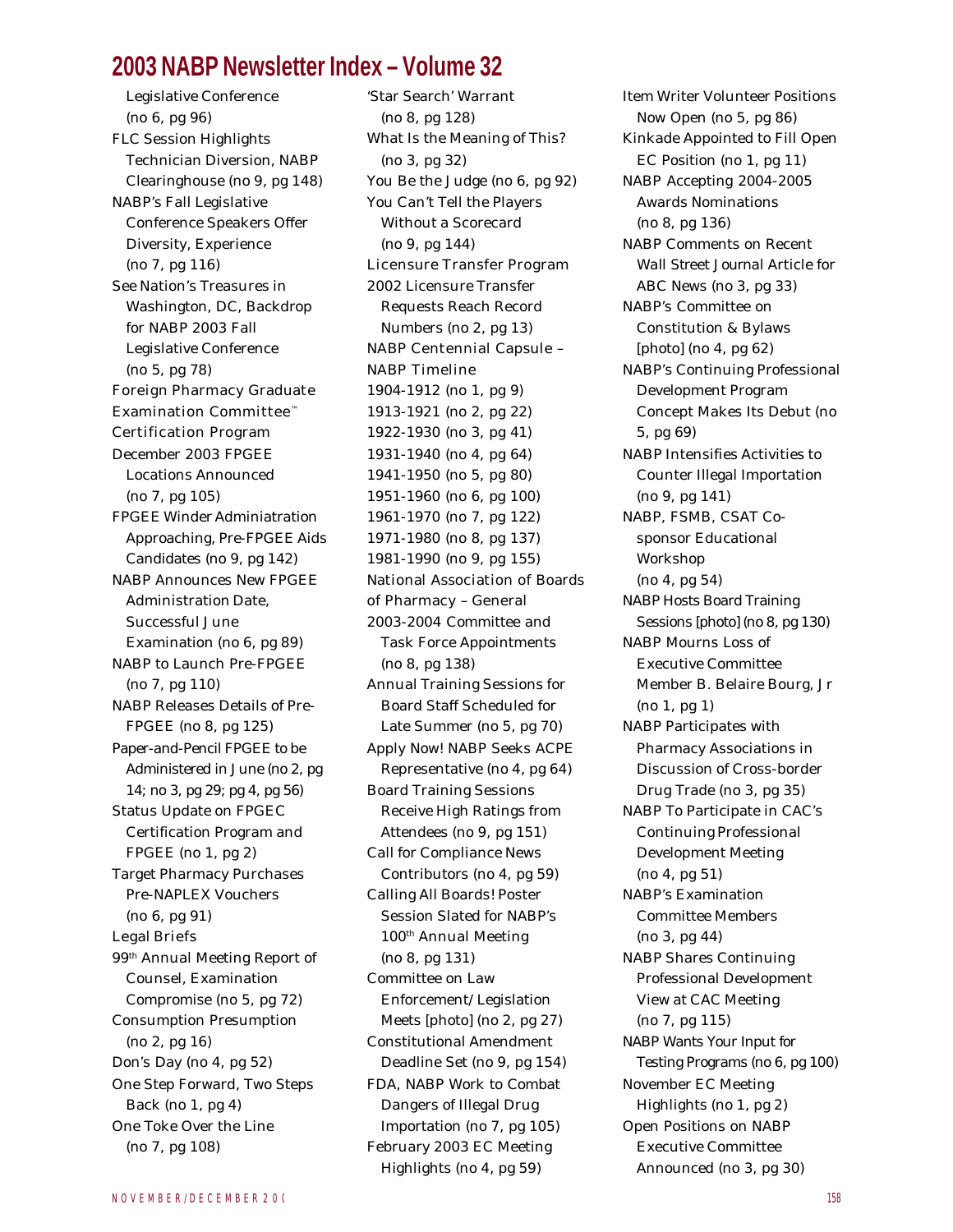Opportunity to Join ACE (no 7, pg 114) Roster of Board of Pharmacy Executives (no 6, pg 101) Three States Prepare to Implement RAP (no 5, pg 77) Pharmacy – General 2004 PTCB Examination Dates Announced (no 9, pg 148) ACPE Seeks Opinions on Technician Education and Training Accreditation (no 6, pg 94) APhA Changes Name to Represent Membership and Focus (no 2, pg 25) Canadian Doctor Prescribing at Mall of America (no 3, pg 34) Consumer Medication Information Stakeholders Prepare for Public Meeting (no 5, pg 82) Counterfeit Drug Imports on the Rise in US (no 7, pg 111) Electronic Prescribing Recommended to Improve Medication Safety, Decrease Errors (no 7, pg 113) Ephedra Dangers, State Bans Sale of Ephedra (no 9, pg 146) FDA Developing New System for Tracking and Analyzing Adverse Event Reports (no 1, pg 3) FDA Hosts Public Meeting on Consumer Medicine Information Initiative (no 8, pg 133) NABP Urges Enforcement of US Drug Laws; New Bill Supporting Drug Importation Threatens Patient Safety (no 3, pg 29) New Schering Report Reveals Patient Safety is a Major Health Care Concern (no 3, pg 42) NRC/MRC Annual Meeting (no 4, pg 66) Manitoba Pharmacists Vote Down Changes to Expand International Prescription

Service to US; Voice Their Support for Patient Care (no 6, pg 89) Purdue Pharma, Florida Attorney General Team Up (no 1, pg 10) Smallpox Vaccine Update (no 4, pg 59) States Increase Access to Emergency Contraception Through Pharmacists (no 3, pg 39) Survey Shows State Boards Embracing Technician Certification (no 9, pg 149) USP Releases National Annual Report on Medication Errors in Hospitals (no 2, pg 24) Professional Affairs Update *Be MedWise* Kit Now Available (no 5, pg 84) CDER Releases Consumer Brochure Targeting Misuse of Prescription Pain Relievers (no 2, pg 18) Certified Disease Mangers Compensated for Services (no 9, pg 152) FDA Approves New Cholesterollowering Drug (no 9, pg 152) FDA Proposes Rule for Drug Bar Coding (no 4, pg 62) FDA Issues Draft Guidance on Potassium Iodide Shelf Life Extension (no 5, pg 84) FDA Releases Draft Guidance for Noncontraceptive Estrogen Drug Products (no 2, pg 18) FDA Proposes Labeling and Manufacturing Standards for All Dietary Supplements (no 5, pg 81) Final Rules on Security Standards and Modifications to Electronic Data Transactions Standards and Code Sets Published (no 2, pg 18) Nasally Administered Flu Vaccine Approved (no 7, pg 120)

NHLBI Issues New High Blood Pressure Guidelines (no 7, pg 119) Proposed Rule to Allow Electronic Orders for Controlled Substances (no 7, pg 119) Proposed Rule to Implement the Drug Addiction Treatment Act of 2000 (no 7, pg 119) Study Finds Dispensing Errors a National Problem (no 5, pg 84) State Board News Colorado Board Seeks Interested Pharmacists to Provide Emergency Aid (no 4, pg 65) Maryland BOP Eliminates Laboratory Examination (no 4, pg 65) Massachusetts City Establishes Canadian Prescription Program (no 8, pg 135) Kentucky Board Passes New Therapeutic Equivalence Regulation (no 6, pg 99) State Boards of Pharmacy Arizona State Board of Pharmacy Celebrates 100 Years (no 5, pg 86) State Boards Take Action to Cease Illegal Drug Importation (no 7, pg 107) VIPPS Program AdvanceRx.com Earns VIPPS Certification (no 7, pg 110) Congressional Committee Calls for Mandatory VIPPS (no 4, pg 51) NABP Meets with AAVSB to Discuss Vet VIPPS Program (no 8, pg 132) RxWEST Earns VIPPS Certification (no 9, pg 147) VIPPS Announces First Cobranded Pharmacy Web Site (no 4, pg 49)